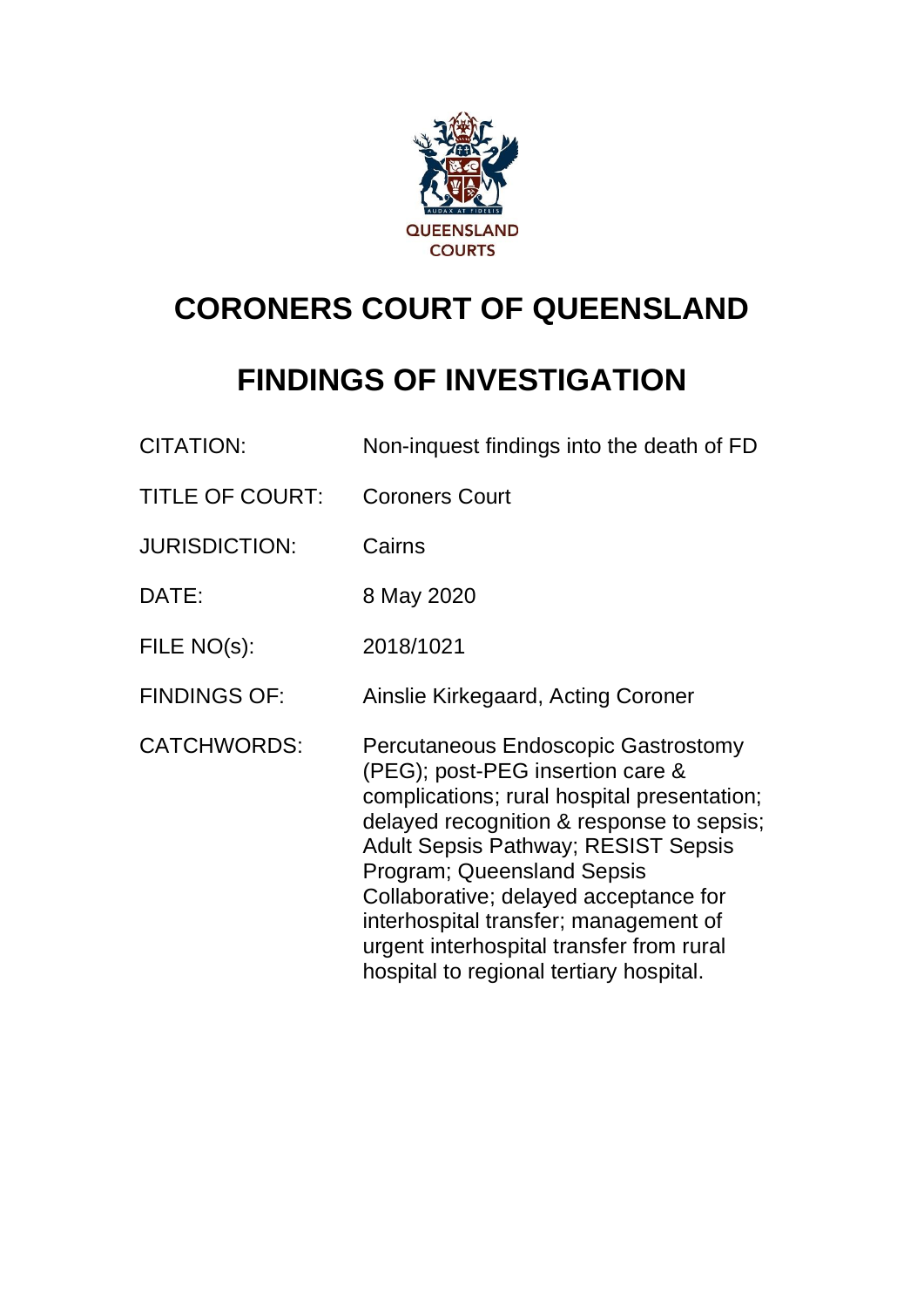## **Contents**

| Clinical guidance for identifying and responding to PEG complications in rural |  |
|--------------------------------------------------------------------------------|--|
|                                                                                |  |
|                                                                                |  |
|                                                                                |  |
|                                                                                |  |
|                                                                                |  |
|                                                                                |  |
|                                                                                |  |
|                                                                                |  |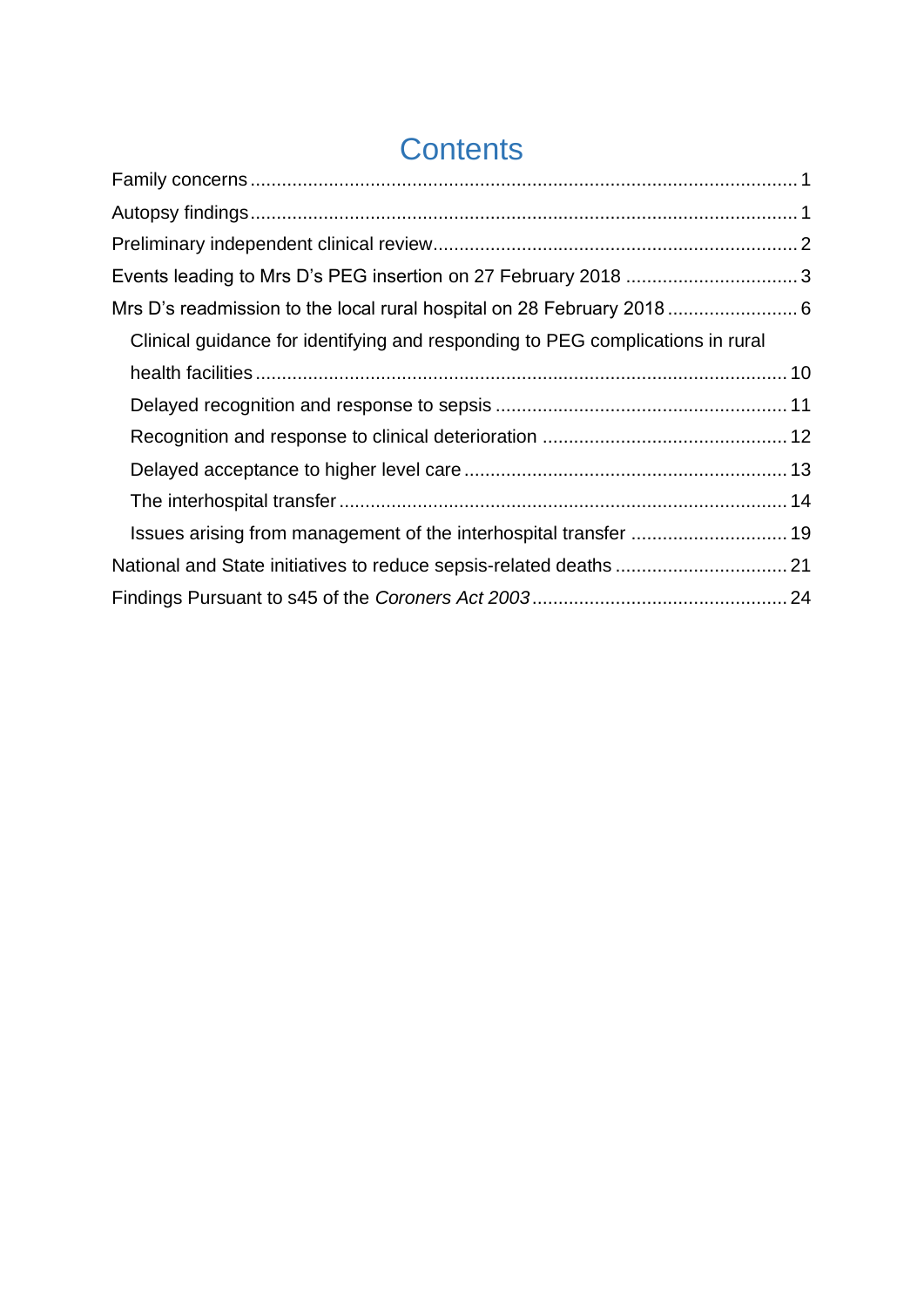- 1. FD was a 68 year old woman who died at a rural hospital in the early hours of 3 March 2018.
- 2. Mrs D had a ten-year history of oculopharyngeal muscular dystrophy (OPMD). This is a genetic condition characterised by slowly progressive muscle disease affecting the muscles of the upper eyelids and the throat. She had swallowing difficulties associated with this condition and required a percutaneous endoscopic gastroscopy tube which was inserted at a regional tertiary hospital on 27 February 2018. She presented to her local rural hospital the following evening, 28 February, some five hours after being discharged home from the regional tertiary hospital and was admitted for treatment of aspiration pneumonia. She became acutely unwell on the afternoon of 2 March with urgent clinical investigations revealing her PEG tube had become dislodged. She was escalated for urgent transfer to the regional tertiary hospital for surgical review. Her condition deteriorated rapidly during ambulance transfer requiring roadside emergency resuscitation efforts and diversion to another rural hospital where she died in the early hours of 3 March 2018.
- 3. Mrs D's death was reported to the coroner as she was thought to have died from a health care complication in circumstances where there was an apparent failure to consider abdominal sepsis during her admission at a rural hospital, failure to have escalated her for surgical review sooner and delays in her transfer to a regional tertiary hospital by road with only one paramedic, one nurse escort and her daughter in the ambulance when she was critically unwell.

### <span id="page-2-0"></span>**Family concerns**

4. Mrs D's daughter was understandably considerably distressed by having witnessed the events of the interhospital transfer and having to assist in the roadside emergency resuscitation efforts. The family expressed significant concerns about the management of the transfer.

## <span id="page-2-1"></span>**Autopsy findings**

5. An external examination and full autopsy were performed on 7 March 2018. Internal examination of the abdominal and pelvic cavity revealed purulent material particularly in the vicinity of the PEG tube which appeared to penetrate the gastric wall and be present within the gastric lumen. There was no evidence of additional gastric wall defect, mucosal ulceration or mucosal haemorrhage. The pathologist considered the intraperitoneal fluid to be consistent with leakage from the PEG site. There was also purulent exudate over the laryngeal and upper airway mucosal surfaces, pneumonic changes in the lungs, pleural effusions, valvular heart disease, coronary and general atherosclerosis, kidney scarring and muscle changes consistent with muscular dystrophy. No residual breast cancer was identified. Microbiological cultures from the abdominal and pelvic cavities grew Enterobacter cloacae. Having regard to these findings, the pathologist determined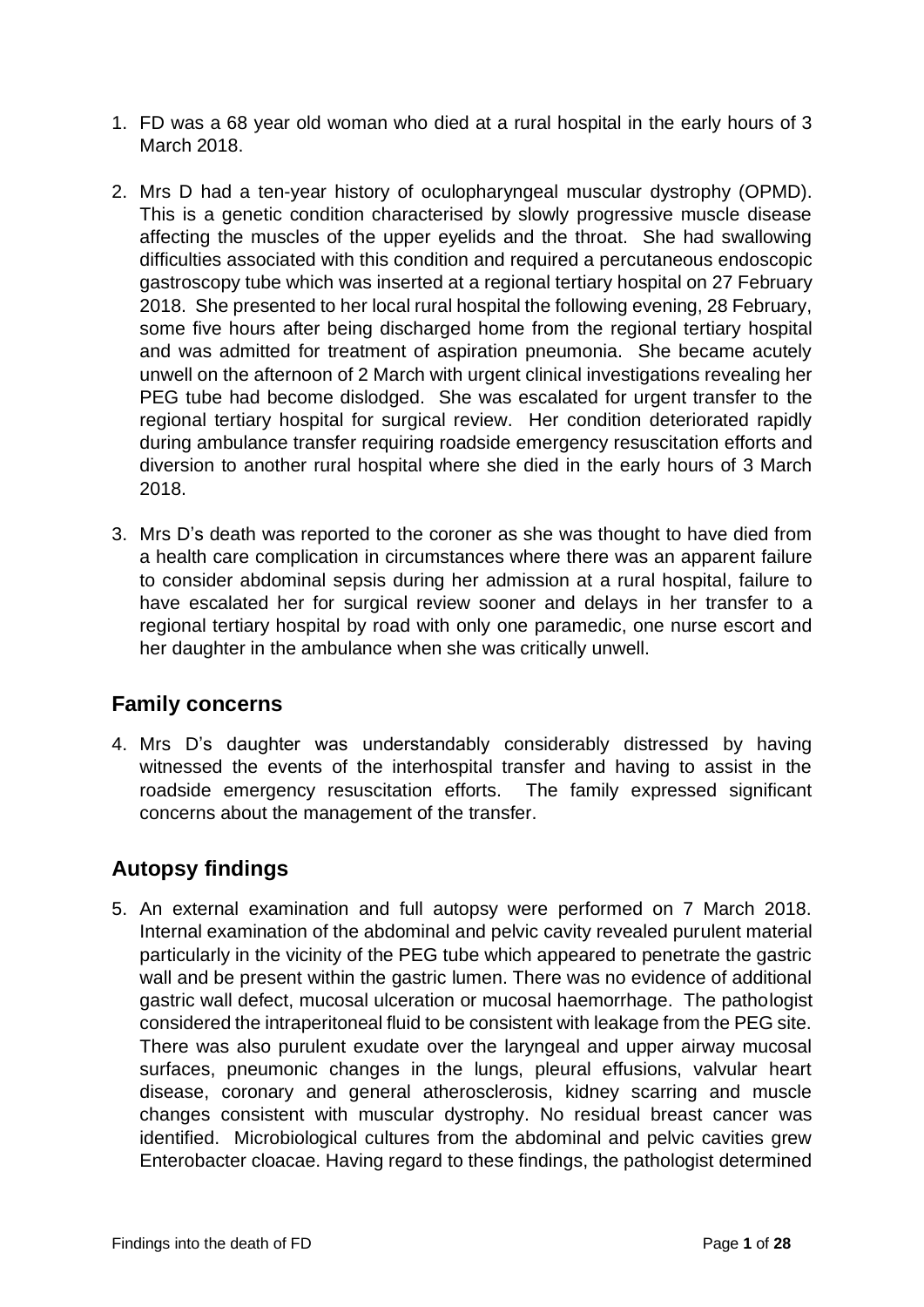the cause of death to be sepsis due to peritonitis as a consequence of leaking PEG tube in the context of oculopharyngeal muscular dystrophy.

### <span id="page-3-0"></span>**Preliminary independent clinical review**

- 6. An independent doctor from the Department of Health Clinical Forensic Medicine Unit reviewed the medical records and raised a number of concerns about Mrs D's clinical management at the local rural hospital and the management of the interhospital transfer, namely:
	- there should have been a higher clinical suspicion for abdominal sepsis the reviewing doctor was uncomfortable with the diagnosis of aspiration pneumonia to explain Mrs D's presentation to the local rural hospital as it did not explain her abdominal symptoms and the chest x-ray had improved as compared with her previous imaging;
	- there was late recognition and inadequate treatment of a septic patient when Mrs D became hypotensive on 1 March, it would have been prudent to explore other potential sources of sepsis, and abdominal causes should have been high of the list of differentials given her recent abdominal surgery. Fluid resuscitation was also indicated to manage her hypotension;
	- there was inadequate preparation of the patient for transfer (stabilisation, monitoring) – while the acute deterioration at around 4:30pm on 2 March was recognised quickly and prompted appropriate investigations, the reviewing doctor considered Mrs D was clearly septic but expressed concern that her sepsis was not adequately recognised or managed prior to transfer. With the benefit of hindsight Mrs D needed to be stabilised before transfer was even attempted;
	- there was possible obstruction from the surgical team to interhospital transfer resulting in delayed departure from the local rural hospital – the reviewing doctor was surprised that the surgical team insisted on waiting for a formal radiology report before accepting Mrs D given she was deteriorating so quickly. This delay reduced her changes of a safe interhospital transfer;
	- an inappropriate means of transportation was chosen with insufficient retrieval staff and lack of Queensland Ambulance Service back up – the reviewing doctor was uncomfortable that the ambulance transport proceeded with only one paramedic, one nurse escort and Mrs D's daughter when Mrs D was considered to be unstable;
	- apparent failure to recognise the critically unstable patient at the other rural hospital with an inappropriate decision to continue transfer without stabilisation of the patient – the reviewing doctor was concerned after an emergency stop at the other rural hospital, and some stop gap measures, they were sent on their way again. The reviewing doctor considered it should have been recognised that Mrs D was too unstable to make the hour long trip to the regional tertiary hospital, even with a bag of metaraminol running. She was peri-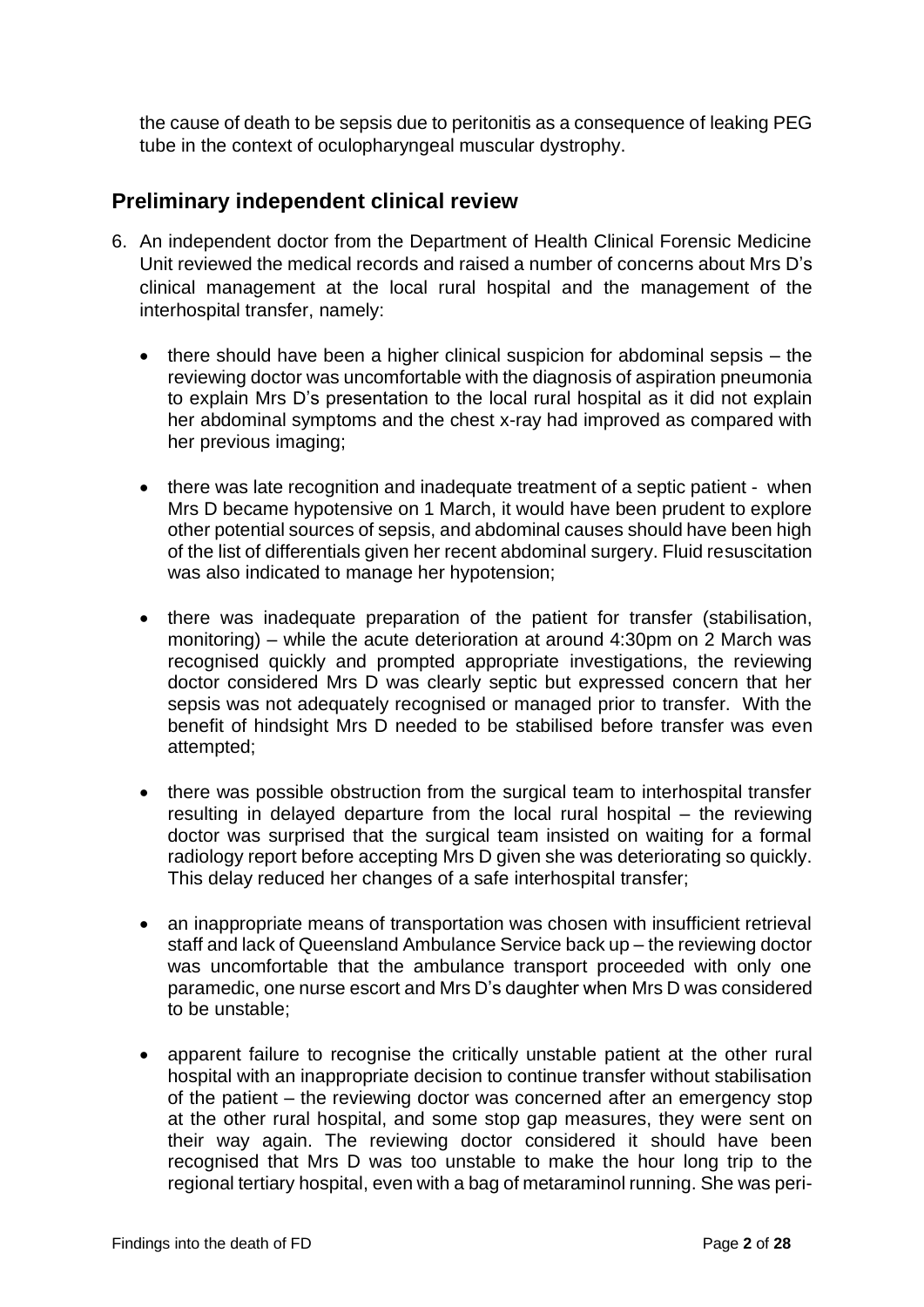arrest with severe hypoxia (60-80%), they were struggling to get an accurate blood pressure and her pulse was not palpable. If she was to have any chance of survival, she needed invasive monitoring, central access, inotrope support, intubation and ventilation. If aeromedical retrieval services were not available, a doctor escort could have been considered. However, given that there were signs that Mrs D was peri-arrest (unpalpable pulses with systolic blood pressure <57), aborting the transfer at the other rural hospital would not have been unreasonable; and

- potential lack of availability of aeromedical retrieval services.
- 7. These findings have been informed by review of Mrs D's medical records, preliminary independent clinical review, autopsy findings and clinical incident review outcomes and formal responses by the relevant Hospital & Health Service, Queensland Ambulance Service and Retrieval Services Queensland with reference to the family's specific concerns.
- 8. Following Mrs D's death, the relevant Hospital & Health Service (HHS) commissioned a root cause analysis (RCA) of the care provided to her by its health services over the period 18 February – 3 March 2018. This is a systemic analysis of what happened and why and is designed to make recommendations to prevent adverse health outcomes from happening again, rather than to apportion blame or determine liability or investigate an individual clinician's professional competence. It is conducted by a review team who had no involvement in the patient's care. I note that the RCA team included representatives from the Queensland Ambulance Service and Retrieval Services Queensland. The RCA report was received on 9 October 2018.

## <span id="page-4-0"></span>**Events leading to Mrs D's PEG insertion on 27 February 2018**

- 9. In addition to OPMD, Mrs D's medical history included breast cancer (grade 3) on surveillance, hypertension, dyslipidaemia, hypothyroidism, gastro-oesophageal reflux disease and diverticular disease.
- 10.Mrs D had presented to the local rural Hospital on 18 February 2018 with increasing dysphagia and suspected bilateral aspiration pneumonia. Chest x-ray confirmed aspiration pneumonia. She was admitted for further management and commenced on intravenous antibiotic therapy.
- 11.She had been seen by a speech pathologist in the community outpatient clinic two weeks earlier. The speech pathologist had sent a Videofluoroscopy (VFSS)/Barium Swallow request form to Mrs D's general practitioner for signature but the request had not been returned. Mrs D had also been seen by the community dietician on 15 February 2018 who recommended mildly thickened fluids and a pureed diet.
- 12.On 19 February, Mrs D regurgitated her oral intake. She was assessed by the speech pathologist and made nil by mouth and commenced on intravenous fluids.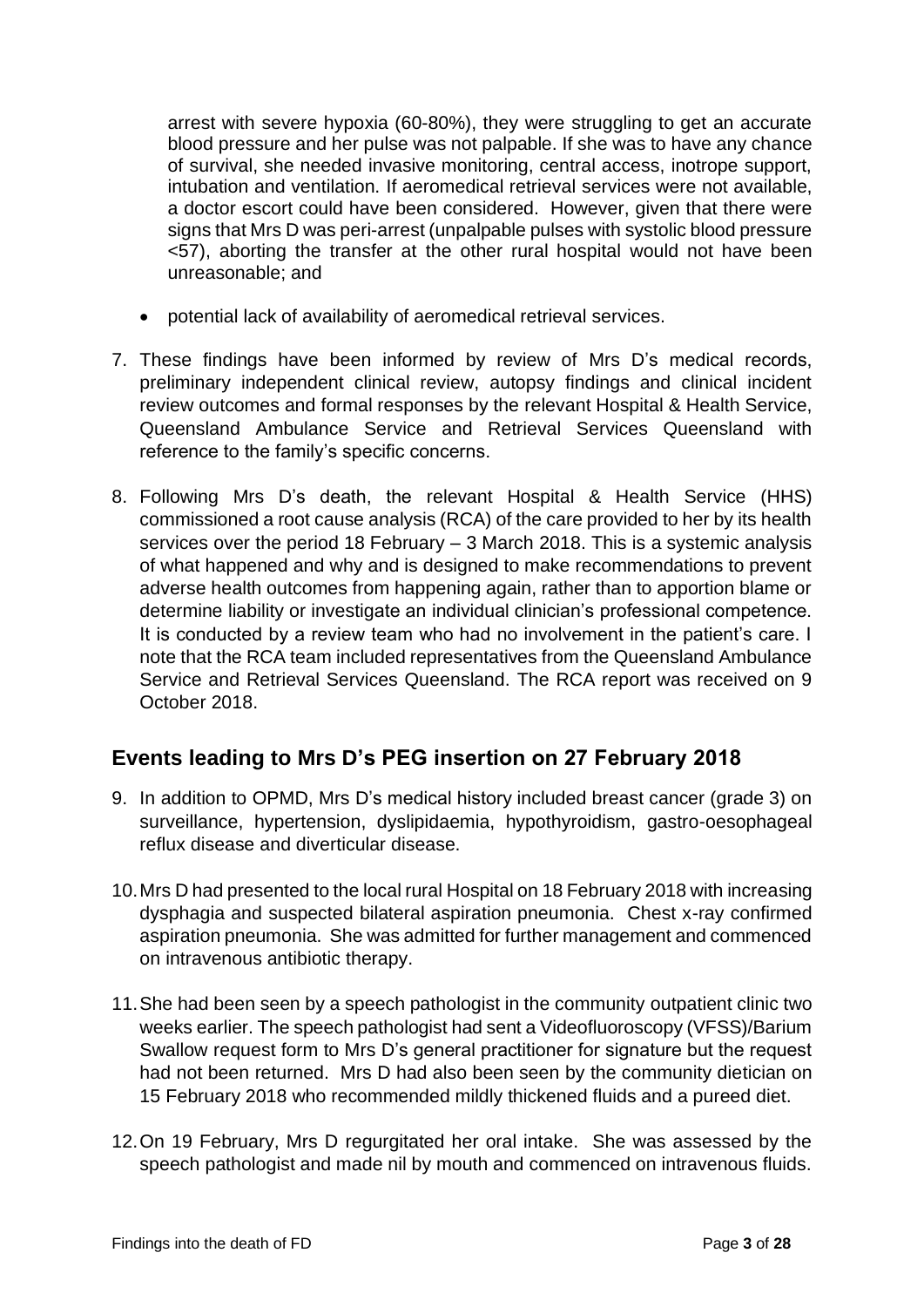She was referred to the regional tertiary hospital gastroenterology team and transferred to that hospital afternoon. A new referral for VFSS/Barium Swallow was made to the regional tertiary hospital for 20 February.

- 13.Mrs D was admitted directly to the Medical Assessment Unit at the regional tertiary hospital under a general medical consultant. She was assessed by a dietician and speech pathologist the following morning. A nasogastric tube was inserted and a gastroenterology referral was made in anticipation of Mrs D needing a percutaneous gastrostomy (PEG).
- 14.The VFSS/Barium swallow scheduled for 20 February was cancelled due to Mrs D's high risk of aspiration. She remained nil by mouth.
- 15.Following review by the gastroenterology team on 21 February, it was decided to postpone the barium swallow but proceed with the VFSS. Mrs D was allowed small oral intake only and her NGT feeds continued.
- 16.On 22 February, chest x-ray confirmed NGT placement and enteral feeding was recommenced. A referral for PEG tube insertion was made and the procedure was booked for 27 February. Mrs D underwent pre-anaesthetic assessment and was consented for the procedure.
- 17.She was then transferred to a rural hospital for management of her NGT enteral feeding pending the PEG tube insertion. The plan was for her to be discharged home after one day to await PEG insertion. She was commenced on a seven day course of antibiotic therapy (Augmentin Duo) via NGT because her sputum sample grew Klebsiella pneumoniae 3+.
- 18.However, after an episode of vomiting it was decided for Mrs D to remain as an inpatient there until the PEG insertion. She remained clinically stable and her antibiotic therapy continued. Blood results were noted to be normal on 23 February.
- 19.Mrs D was transferred back to the regional tertiary hospital on 26 February in preparation for the PEG insertion. She was admitted under the gastroenterology team. Pre-operative antibiotics were ordered for the following morning and intravenous access was obtained.
- 20.I note that while Mrs D was to be commenced on the PEG Carepath, there is no evidence it was used by those caring for Mrs D. The RCA report noted that while the PEG Carepath was available on the Queensland Health intranet, it was not used at the rural hospital or the regional tertiary hospital at that time. Further, the hyperlink to the Carepath within the PEG Management Procedure did not function. Although there was functionality within the integrated electronic medical record (iEMR), this was not used for PEG check post insertion; rather all post procedural documentation was entered into iEMR documentation at the regional tertiary hospital or hard copy progress notes at the local rural hospital.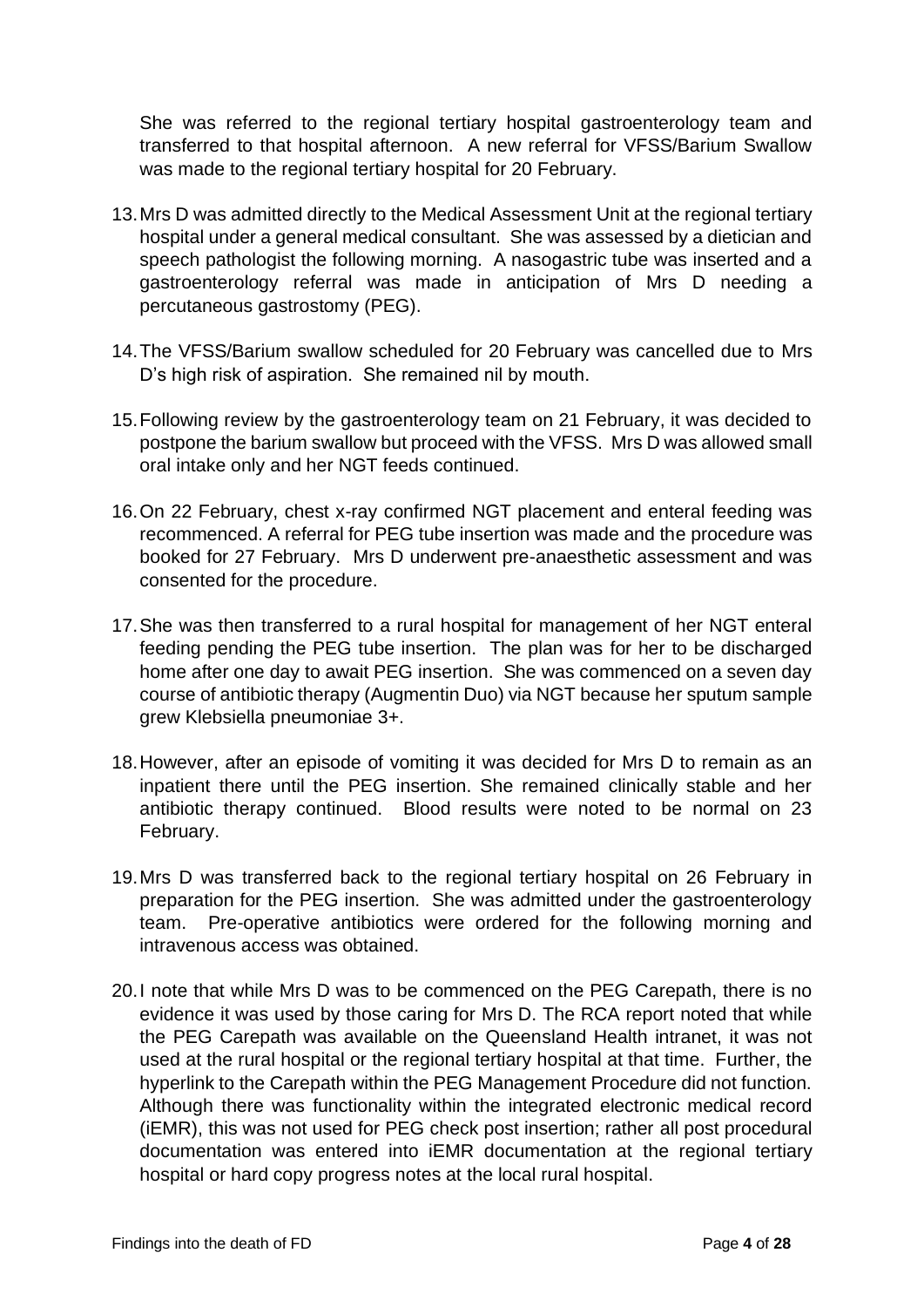- 21.Bloods taken on the morning of 27 February were within normal limits. Mrs D received preoperative intraveous antibiotics (Gentamycin and Ampicillin) before attending the Endoscopy Unit for the PEG insertion.
- 22.Mrs D had a 20Fr Medical Innovations Corporation (MIC) Pull gastrostomy (with Enfit connections) inserted with an upper endoscopy to confirm placement. The endoscopy report notes '..the entire examined stomach was normal. Placement of an externally removeable PEG with no T-Fasteners was successfully completed. The external bumper was at the 4.0cm marking on the tube.
- 23.The post procedural plan was for Mrs D to remain nil by mouth and nil by PEG for four hours after insertion and then for the PEG to be flushed with 50mls water to ensure Mrs D was pain free and tolerated the PEG. This is documented as being well tolerated and a feeding regime commenced. Mrs D received continuous PEG feeds overnight.
- 24.I note that post PEG insertion education at the regional tertiary hospital is provided by a *"PEG Credentialled Dietician".* This covers information about gastrostomy care and feeding and patients are given a 'Caring for your Gastrostomy tube' brochure to take home. I am advised that during the first few weeks post insertion, an immature gastrocutaneous track predisposes the patient to developing peritonitis if there is complete or partial dislodgement of the tube and feeding continues.
- 25.Mrs D and her daughter received education from a PEG credentialled dietician the following morning, 28 February. This education covered PEG hygiene, tube position check, hand hygiene, monitoring for infection and mouth care. The dietician demonstrated feeding and observed E's technique. Her daughter was deemed to be competent with PEG care and feeding. They were given two mesh bands and tape for securing the PEG.
- 26.The dietician documented the PEG bumper to be sitting at 4cm with 2-5mm between the bumper and skin and the tube was rotating and moving in and out of the stoma appropriately. Mrs D is noted to have indicated only mild pain when coughing and had a moist cough. She was noted to have tolerated 70ml/hr feeds overnight and tolerated a 200ml bolus feed via gravity syringe with 60ml flush before and after during the PEG education that morning. She was commenced on an intermittent feeding regime which involved intermittent gravity or slow/gentle push with 60ml water pre/post feed flushes plus additional 250ml flushes three times daily. Mrs D was given a supply of feeds and a Home Enteral Nutrition Services script for more. The dietician handed over to the nursing staff that Mrs D required education on medication administration before discharge home.
- 27.When reviewed on the gastroenterology ward round Mrs D was noted to be stable. She was discharged home with her daughter at 1:10pm with a plan for ongoing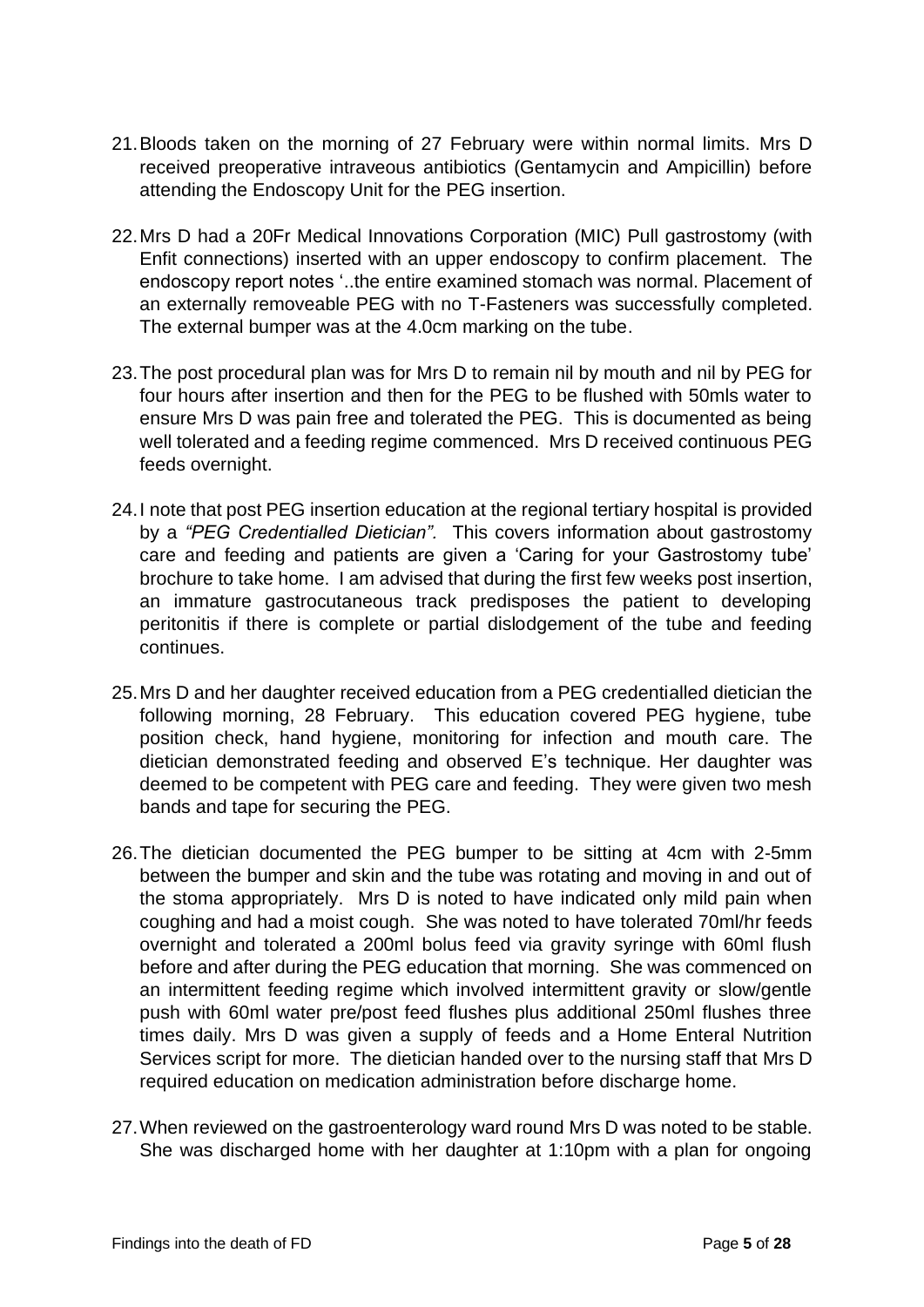dietician review with the local Community Health Service. She was given a prescription for topical Mupirocin cream 2% twice daily for two weeks.

## <span id="page-7-0"></span>**Mrs D's readmission to the local rural hospital on 28 February 2018**

- 28.Mrs D presented to the local rural hospital emergency department at 6:47pm that evening with nausea, vomiting, pain, weakness, rigors and fevers. This was only about five-and-a-half hours after being discharged home from the regional tertiary hospital. Mrs D followed the advice she had been given before leaving the regional tertiary hospital about monitoring for potential post-insertion complications and presented to her local emergency department in a timely way.
- 29.She was found to be febrile to 39.1 degrees, with an increased respiratory rate and low oxygen saturations. Venous blood gases showed a high lactate (2.98 mmol/L). She was examined by a Senior Medical Officer who noted she appeared deconditioned, had fevers and was shivery. Her chest was clear, her abdomen was soft and the PEG was described as clear but with epigastric tenderness. The initial clinical impression was documented as *"? recurrence of aspiration pneumonia ? postoperative complication*". There is no documentation relating to the PEG bumper position at this review. Bloods were taken but no blood cultures were ordered. A chest x-ray was ordered for the morning along with a mid-stream urine specimen. She was admitted to the ward for oximetry, PR medication and standard observations.
- 30.Mrs D was given PR paracetamol and PR indomethacin during the evening. As at 9:15pm she was still febrile at 38.8 and had an elevated respiratory rate. Bloods had been collected at 9:00pm but the afterhours pathology service was not called in to analyse the sample overnight.
- 31.Mrs D's intravenous access was difficult so it was decided to administer antibiotic (Augmentin) via the PEG rather than intravenously. Once her daughter provided the PEG equipment, she received the first dose of Augmentin 500/125mg via the PEG at around 1:00am on 1 March, nearly six hours after her presentation to hospital.
- 32.The patient record indicates Mrs D received further doses of paracetamol via PEG four-hourly from 6:00am on 1 March. Her morning medications were also administered via PEG at 8:00am. The dietician did not get to review Mrs D in person as she was attending a workshop. However a feeding regime based on the regional tertiary hospital dietician plan was documented at 9:10am.
- 33.Mrs D was reviewed by a speech pathologist who knew her well. Mrs D told her she been cleaning her bird cage after being discharged home from the regional tertiary hospital. In addition to the PEG feeds, the plan was to permit small amount of runny pureed diet and regular fluids for quality of life (with a maximum 4 x 5ml teaspoons specified). The Fluid Balance Chart notes that feeding via the PEG continued/recommenced at midday.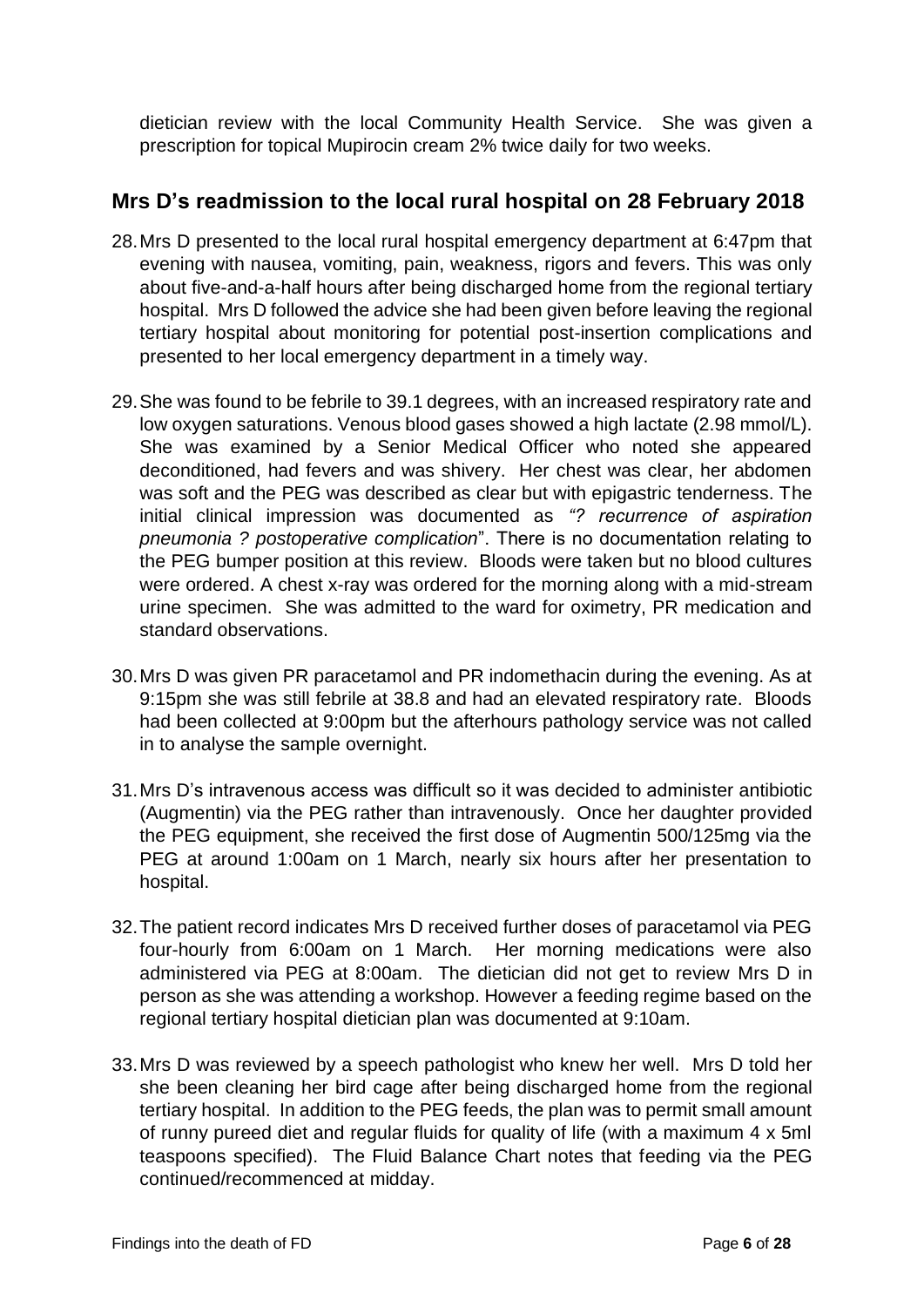- 34.The pathology results from the previous evening were available for review from 9:30am that morning. However there is no evidence to indicate they were reviewed. These results revealed an elevated white cell count (18.6) and neutrophils (16.03) and raised inflammatory markers (CRP 36). There is no information available to me to clarify how and why these results were not accessed or acted upon. This was a significant missed opportunity by the treating team to have considered Mrs D's risk factors for and other potential sources of sepsis.
- 35.Chest x-ray performed at 10:30am showed areas of linear atelectatic change with improvement compared to the previous imaging.
- 36.A nursing entry made at 11:30am noted Mrs D reported pain on mobilising from the bed to the toilet. She was yet to be seen by the doctor at that time.
- 37.The local rural hospital utilised the Queensland Adult Deterioration Detection System (Q-ADDS) to record patient vital signs. Q-ADDS is a standardised vital signs or observation chart used in many Queensland public hospitals with the specific aim of detecting patient deterioration.
- 38.In essence, the Q-ADDS chart presents the most important vital signs for detecting patient deterioration - respiratory rate, oxygen saturation, oxygen flow rate, blood pressure, heart rate, temperature and level of consciousness. Each vital sign is presented as a separate graph. The chart incorporates a system for tracking changes in the patient's vital signs over time. It integrates both a single parameter system (in which an emergency response is required when any single observation is plotted outside the given range) and a multiparameter system (in which each vital sign is scored and then summed to produce a total score representing an indication of the patient's condition). The total score triggers a list of actions required when thresholds for abnormality are reached. Depending on the severity of the patient's score, the chart triggers actions ranging from notifying the nursing team leader, increasing the frequency of observations, escalating the patient for medical review within a certain timeframe to initiating an emergency call – a higher QADDS score requires higher levels of intervention. In this way, the Q-ADDS tool positions clinicians involved in a patient's care to track vital sign changes over time with a view to identifying clinical deterioration and appropriate interventions in a timely and consistent way.
- 39.Mrs D's Q-ADDS chart noted she remained stable throughout the morning. However, her blood pressure had dropped significantly to 80/51 when checked at 1:15pm, a level that would normally trigger an emergency response. The nurse rechecked the blood pressure twice with the second manual redo recording 92/54. The nurse's entry in the progress notes made at 1:50pm notes "*QADDS Score of 2 BP taken 3 times once manual. Spoke to Dr, Concerned as no mods in place Doctor had. No further orders*." Mrs D's other observations showed she was afebrile, heart rate (60-80s), respiratory rate (17-20) and oxygen saturations (98- 100% on room air).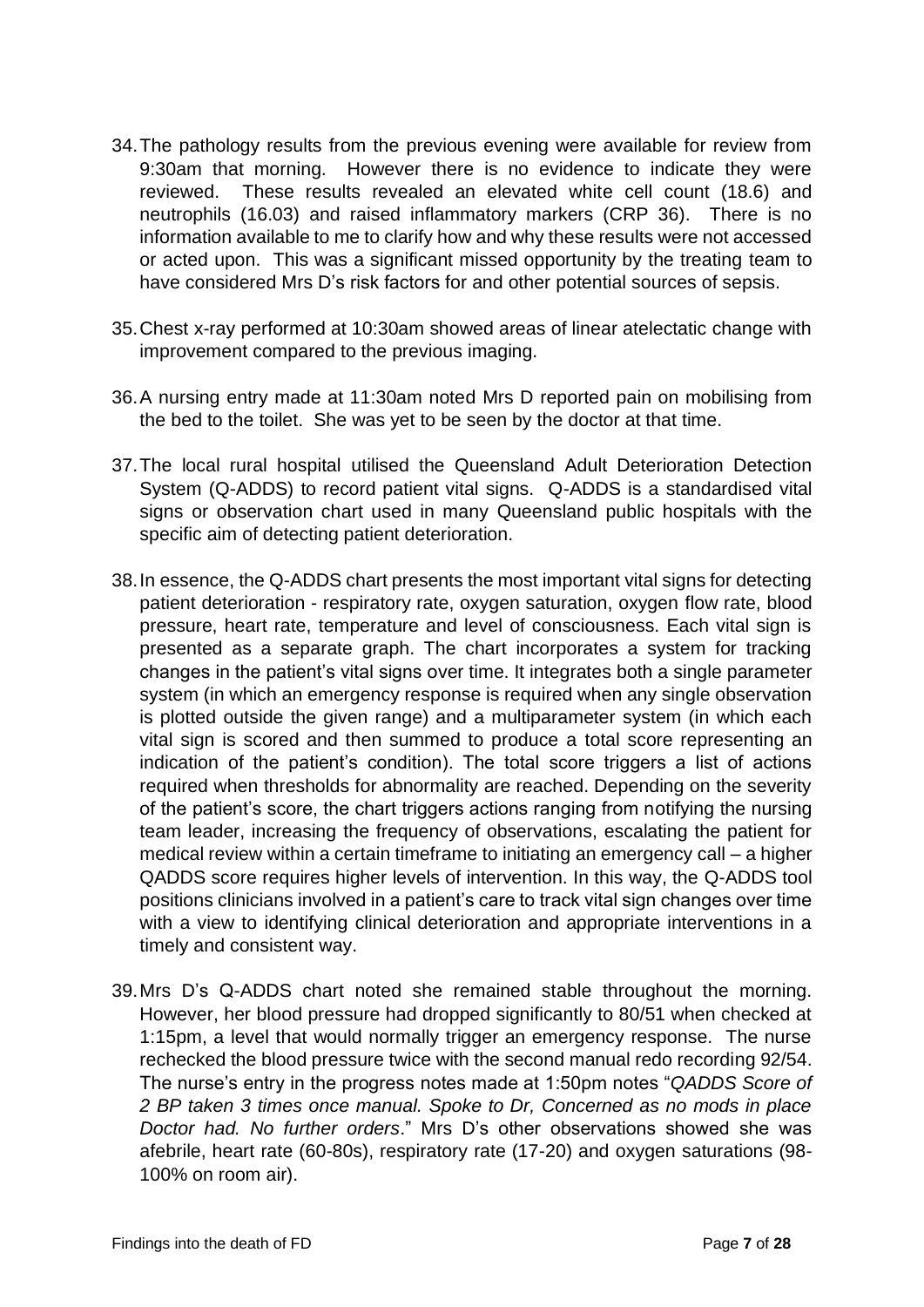- 40.Mrs D was normally hypertensive so her new hypotension at this time was very low given her baseline systolic blood pressure. The Q-ADDS chart had been completed by documenting Mrs D's 'usual systolic BP' as 110, rather than the default of 120. There is no record of this change documented in the progress notes. The RCA report notes there was no documentation in the patient record that Mrs D's blood pressure had decreased from her recent previous admission or since her discharge from the regional tertiary hospital the previous day. The clinical handover was not documented so it is not known whether the nursing team leader was notified of the low blood pressure reading. There was no record of the telephone discussion with the doctor noted on intervention section on the Q-ADDS chart. The RCA team noted interviews with the staff caring for Mrs D at this time inferred that her low blood pressure may have been attributed to her deconditioned state.
- 41.As identified by the reviewing doctor, this was another missed opportunity for the treating team to have reassessed Mrs D's risk factors for and other possible sources of sepsis. It was also a missed opportunity to have commenced fluid resuscitation.
- 42.Mrs D was reviewed by a Senior Medical Officer at around 4:40pm who documented no new changes and a plan to continue current treatment, antibiotics via PEG as charted and to continue PEG and oral feeding as per the dietician and speech pathologist.
- 43.At 9:42pm, nursing staff documented a pain score of 5/10. Her blood pressure was noted as 99/53, asymptomatic and scoring Q-ADDS 1. Mrs D was receiving regular paracetamol via the PEG. The PEG site was described as clean and intact and she was gravity feeding well.
- 44.She was given 10mg Ordine via the PEG at 11:45pm and again at 2:05am for lower abdominal pain. Her regular paracetamol continued.
- 45.The Q-ADDS chart shows a decrease in her oxygen saturations from 2:00am (94% down from 98% on room air) which continued through the day. Her Q-ADDS score ranged between 0-1.
- 46.At 5:10am on 2 March, Mrs D was noted to have lower abdominal pain. She received analgesia via the PEG.
- 47.At 6:15am, Mrs D still had reduced oxygen saturations (94% on room air) and low systolic blood pressure.
- 48.Mrs D was reviewed by a Senior Medical Officer at 9:53am on 2 March who noted a recent upper respiratory tract infection based on the chest x-ray findings. She was noted to have an intermittent cough and no urinary symptoms. Her abdomen was soft and generally tender. The plan was to continue current management,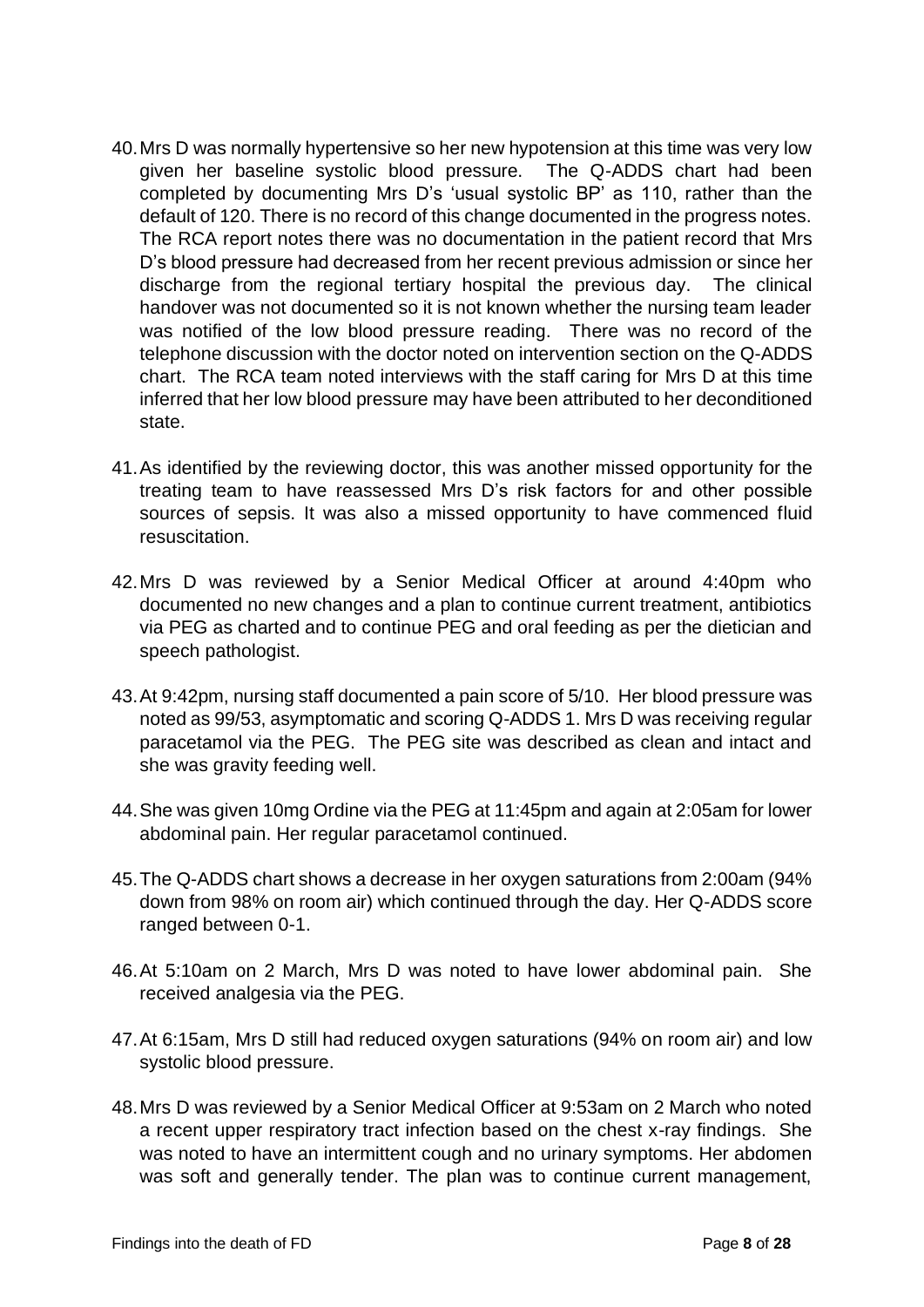repeat blood tests and, if her inflammatory markers were elevated, discuss with the gastroenterology team.

- 49.There is an entry by a Medical Registrar at 1:30pm noting that Mrs D had not had any abdominal pain the day after the PEG insertion but the pain started to get worse on 1 March mainly around the PEG site which worsened with coughing. She did not have any nausea, vomiting or diarrhoea. She was noted to have been afebrile since admission. She had an ongoing productive cough that had not improved.
- 50.On examination, Mrs D's observations were pulse rate 65, blood pressure 120/20, oxygen saturations 94% on room air and she was afebrile with warm peripheries and a weak radial pulse. The PEG site was clean with no surrounding erythema or discharge from the wound. The doctor noted umbilical abdominal pain but not peritonitic and bowel sounds were present. There were scattered bilateral crepitations on chest auscultation.
- 51.The Medical Registrar noted the chest x-ray findings of resolving aspiration pneumonia and the blood results from 28 February with the elevated white cell count, neutrophils and raised inflammatory markers. Biochemistry was normal.
- 52.Noting the generalised abdominal pain post PEG insertion, the Medical Registrar documented "*?post op complication vs post op pain*". She noted Mrs D had been in Augmentin Due Forte for aspiration pneumonia which was radiologically improving. The plan was for repeat blood tests and discussion with the gastroenterology team if the tests showed worsening inflammatory markers. PEG feeds were to continue as per the dietician. Sputum cultures were ordered.
- 53.Bloods were collected at 1:59pm and the results registered in the pathology system at 2:17pm. These results showed a reduced white cell count (down to 3.5) and dramatically elevated inflammatory markers (CRP 346). A lactate level was not ordered.
- 54.Mrs D was noted to have been well at the start of the afternoon shift. The last recorded PEG feed on the fluid balance chart was at 4:00pm on 2 March. The feed was given with no concerns but approximately 30 minutes later Mrs D was found to be coughing and feeling unwell with the PEG feed *"leaking extensively".*
- 55.She was urgently reviewed by a Senior Medical Officer who noted she had ongoing abdominal pain and was vomiting, there was a leak around the PEG site and her abdomen was distended with generalised tenderness. Her vital signs were within normal limits. The repeat blood test results, in particular the markedly elevated CRP, were noted and the regional tertiary hospital gastroenterology team were contacted.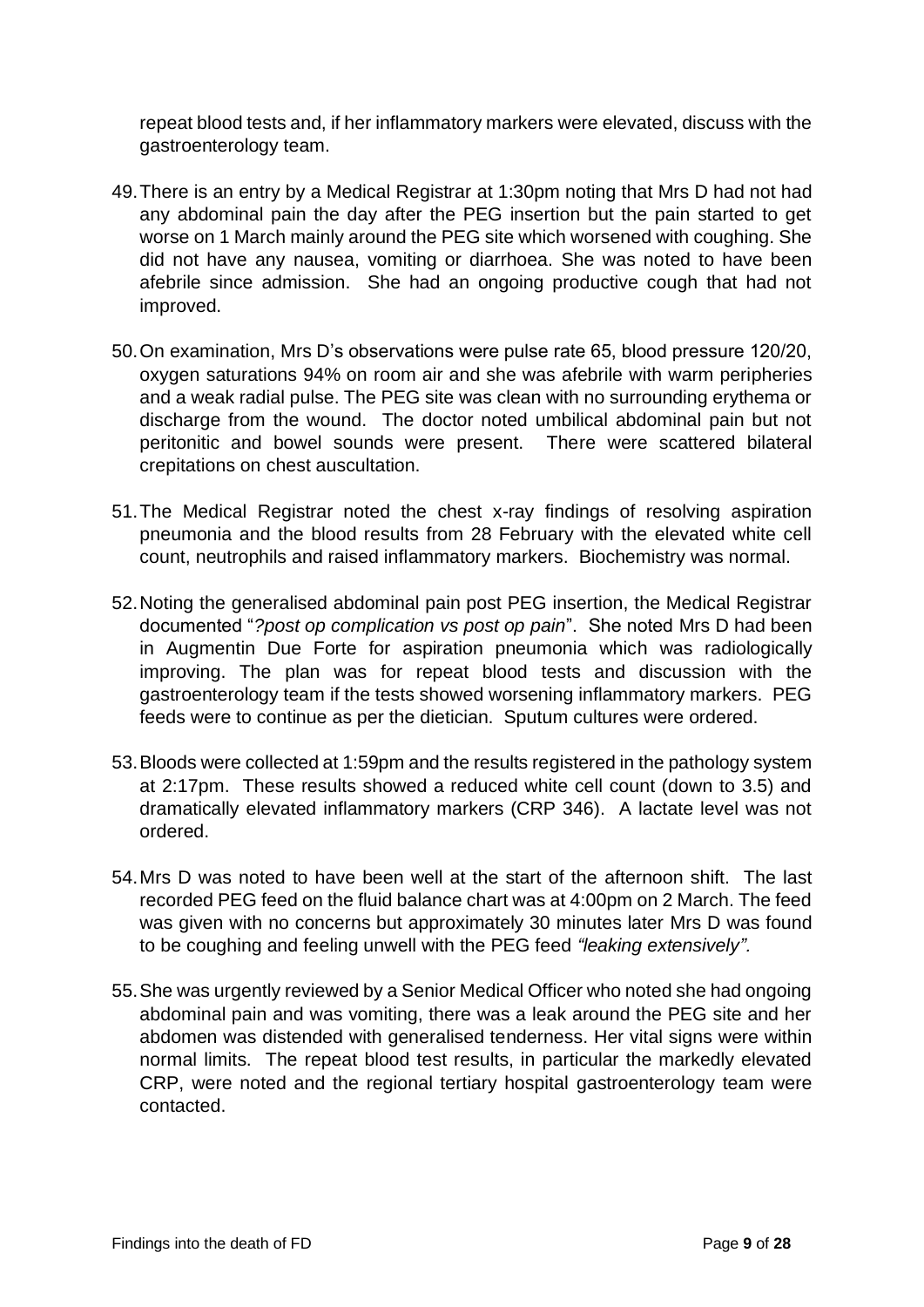- 56.An urgent CT and PEGogram scan performed at 4:46pm was reported verbally as showing "*copious intraperitoneal fluid with gas. Contrast in gastric body. Contrast in bowel ?residual barium from fluoroscopy*". The clinical impression was of peritoneal leak from the PEG.
- 57.The ward nurse was reportedly very concerned about Mrs D's potential for deterioration during the CT scan but this was not documented in the patient record and there is no documented evidence that these concerns were escalated to a Medical Officer.
- 58.Mrs D was commenced on intravenous antibiotic therapy (Ceftriaxone 2mg) at 6:30pm. Her Q-ADDS score was 0 at this time.
- 59.The Senior Medical Officer contacted the on-call Surgical Registrar at the regional tertiary hospital at around 6:30pm. The surgical team reportedly refused to accept Mrs D for transfer without a formal CT report.
- 60.The CT findings were reported at 7:09pm. The findings were reported as *"A PEG tube is seen and it's identified to the right of midline. It appears to be outside the stomach. Contrast was administered and it does enter the stomach with no definite contrast into the abdomen. There is however a large amount of free fluid and free gas indicating a leak. Differential otherwise have included a perforated viscus. Surgical review however urgently recommended. Further bibasal atelectasis seen and some fluid distending the power oesophagus noted."*
- 61.The Senior Medical Officer reviewed the formal CT report at around 8:00pm noting "*Free fluid & air ++ PEG not in stomach".*
- 62.The Senior Medical Officer attempted to contact the surgical team again with the report findings but the surgeons were scrubbed in theatre and advised they would call back later. The oncoming Senior Medical Officer then called the regional tertiary hospital emergency department consultant who accepted Mrs D "*without question"* for urgent transfer.
- 63.By 8:30pm, Mrs D had developed an acute kidney injury, hepatic injury and raised lactate. She was given intravenous metronidazole 500mg at 8:40pm and in an indwelling catheter was inserted in preparation for interhospital transfer. Nursing notes described her as obviously deteriorating, becoming short of breath and coughing up stomach contents. Her Q-ADDS score was now 3 with an elevated respiratory rate (24), temperature 35.4C and oxygen saturations 94%.

#### <span id="page-11-0"></span>*Clinical guidance for identifying and responding to PEG complications in rural health facilities*

64.Preliminary independent clinical review identified that there should have been a higher clinical suspicion for abdominal sepsis when Mrs D presented to the local rural hospital.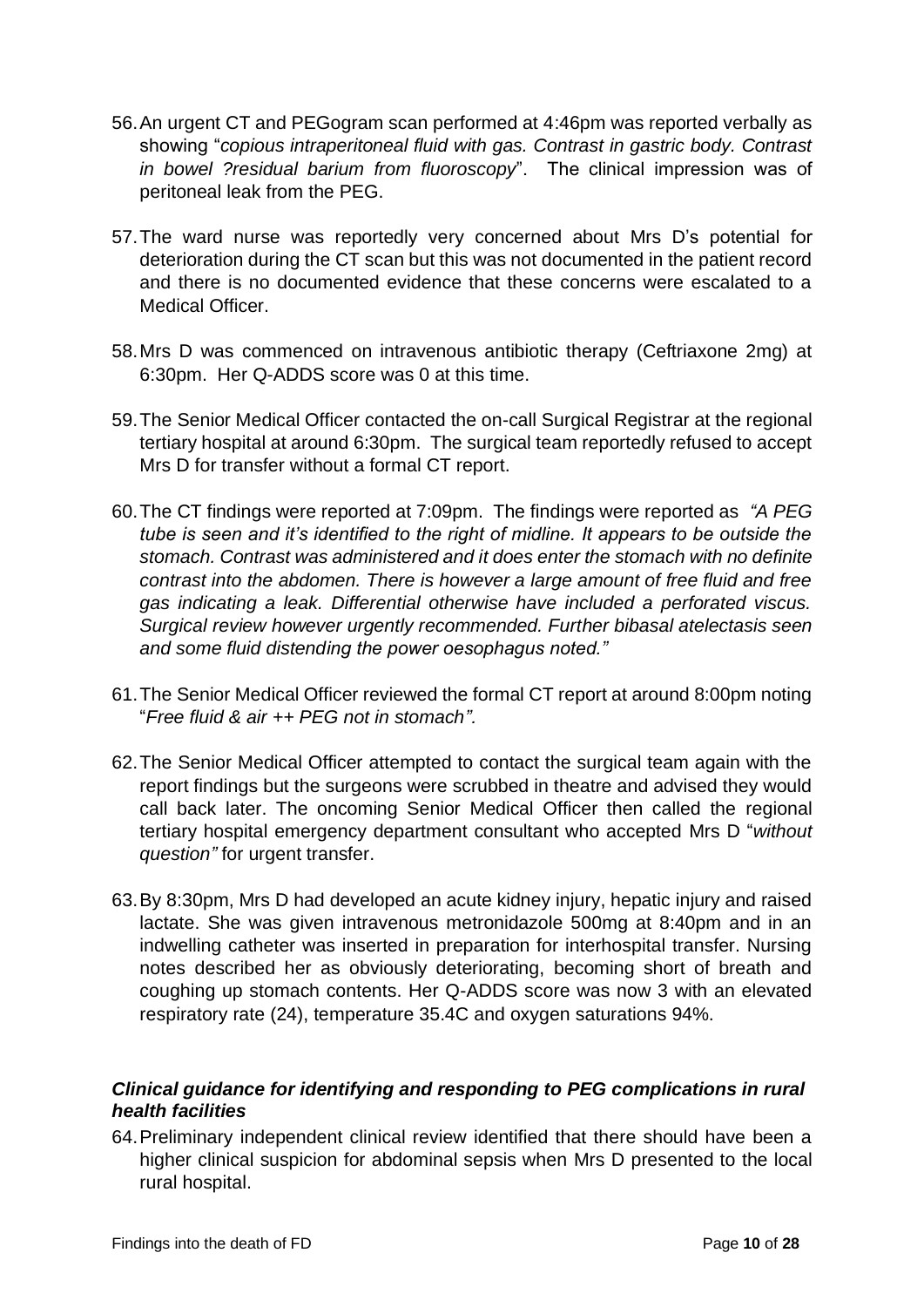- 65.The RCA identified that PEGs are not commonly encountered within the HHS rural facilities and medical and nursing staff in these facilities in general are not familiar with PEG care requirements within the first few weeks post insertion.
- 66.The RCA team concluded that the local rural hospital medical officers did not consider Mrs D to be displaying overt peritoneal signs and given her recent pneumonia and aspiration risk, there was a bias towards a respiratory focus of infection.
- 67.The RCA team identified that the HHS PEG-related clinical resources did not provide clear instruction on initial patient management if suspected complications were encountered during the first few weeks post PEG insertion. In particular the resources did not provide information on clinical escalation or referral after hours; direct cessation of using the device until the PEG position had been confirmed; give clear guidance about how the PEG position should be confirmed or specify documentation requirements.
- 68.The RCA identified the absence of clinical guidance in identifying and responding to PEG complications to be a root cause as it was considered to have contributed to delay in recognition of PEG complications which led to a delayed referral to higher level care and delayed the recognition of sepsis.
- 69.To address this, the RCA team recommended that HHS update its Gastrostomy Tube Management Procedure and PEG Careplan to incorporate indications for discontinuing PEG feeds when suspected complicated are encountered; indications for contacting the on-call gastroenterologist after hours if complications are suspected; bumper position checking and position documentation/checking requirements; device securing and indications for considering entry into the Sepsis Pathway and incorporating a hyperlink to access that pathway.

#### <span id="page-12-0"></span>*Delayed recognition and response to sepsis*

- 70.Preliminary independent clinical review identified there was late recognition and inadequate treatment of a septic patient at the local rural hospital.
- 71.At the time of Mrs D's death there was a clinical guideline and clinical pathway in place across the HHS for the recognition and management of adult sepsis.
- 72.The RCA team identified that Mrs D presented to the local rural hospital with a number of the risk factors identified on the HHS Adult Sepsis Pathway including:
	- indwelling medical device
	- recent invasive procedure/surgery
	- fevers or rigours
	- representation within 48 hours
	- abdominal pain
	- over 65 years of age.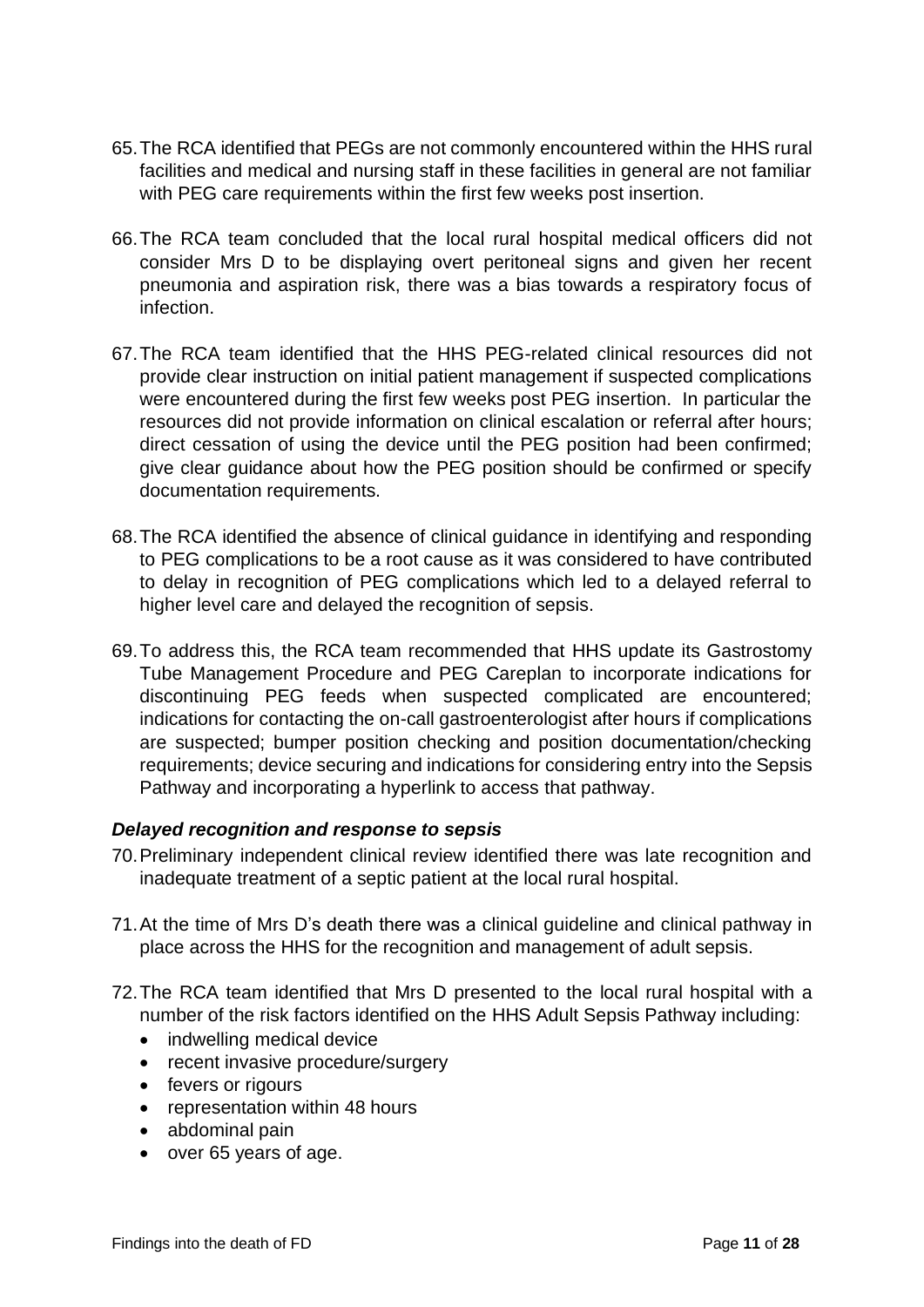- 73.The RCA revealed that the Adult Sepsis Pathway was not used when Mrs D presented to the local rural hospital emergency department, on admission or during inpatient shift to shift handover. This was considered to have led to the delayed recognition and response to sepsis.
- 74.Specifically, Mrs D's presenting signs and symptoms did not trigger completion of the 'Sepsis Six' treatment arm of the Adult Sepsis Pathway which involved oxygen, blood cultures, serum lactate, intravenous fluids, antibiotics, monitoring and reassessment. While the clinical procedure required all clinicians to recognise the risk factors, signs and symptoms of sepsis, it did not provide a compulsory screening tool to prompt entry onto the Sepsis pathway. Activation of the Sepsis Pathway was reliant on individual clinician awareness rather system triggers.
- 75.Mrs D presented to the local rural hospital with an elevated lactate of 2.98 mmol/L. I note that clinical studies have identified a strong association between an elevated serum lactate level and morbidity and mortality in critically ill patients. The RCA team noted that while the HHS Sepsis Pathway set out the management required where a lactate level is above 4.0 mmol/L, it did not provide guidance about the significance of an elevated lactate level between 2.5-4 mmol/L.
- 76.The RCA team also noted there was a delay of more than six hours between presentation to the emergency department and administration of the first antibiotic dose.
- 77.Further, Mrs D's septic risk factors were not reviewed during the inpatient shift to shift handovers. This led to the sepsis risk factors not being reassessed over the course of Mrs D's admission despite her new hypotension and developing abdominal pain over 1 March 2018. This was considered to have contributed to the delayed recognition of sepsis and may have increased the likelihood of death.
- 78.At the time of the RCA in 2018, the HHS was preparing to participate in a trial of changes to the sepsis pathway to incorporate a screening tool for patients who met certain clinical criteria; a clinical prompt to promote treatment for sepsis where a lactate level of 2 or higher; and intravenous antibiotic prescribing guidelines. The RCA team considered that these changes, had they been implemented at the time of Mrs D's death, would potentially have changed the course of her clinical management.
- 79.Significant changes to the management of sepsis have been rolled out statewide since Mrs D's death and are discussed in more detail below.

#### <span id="page-13-0"></span>*Recognition and response to clinical deterioration*

80.Preliminary independent clinical review identified a missed opportunity escalate Mrs D's hypotension on 1 March 2018 for further clinical review and investigation.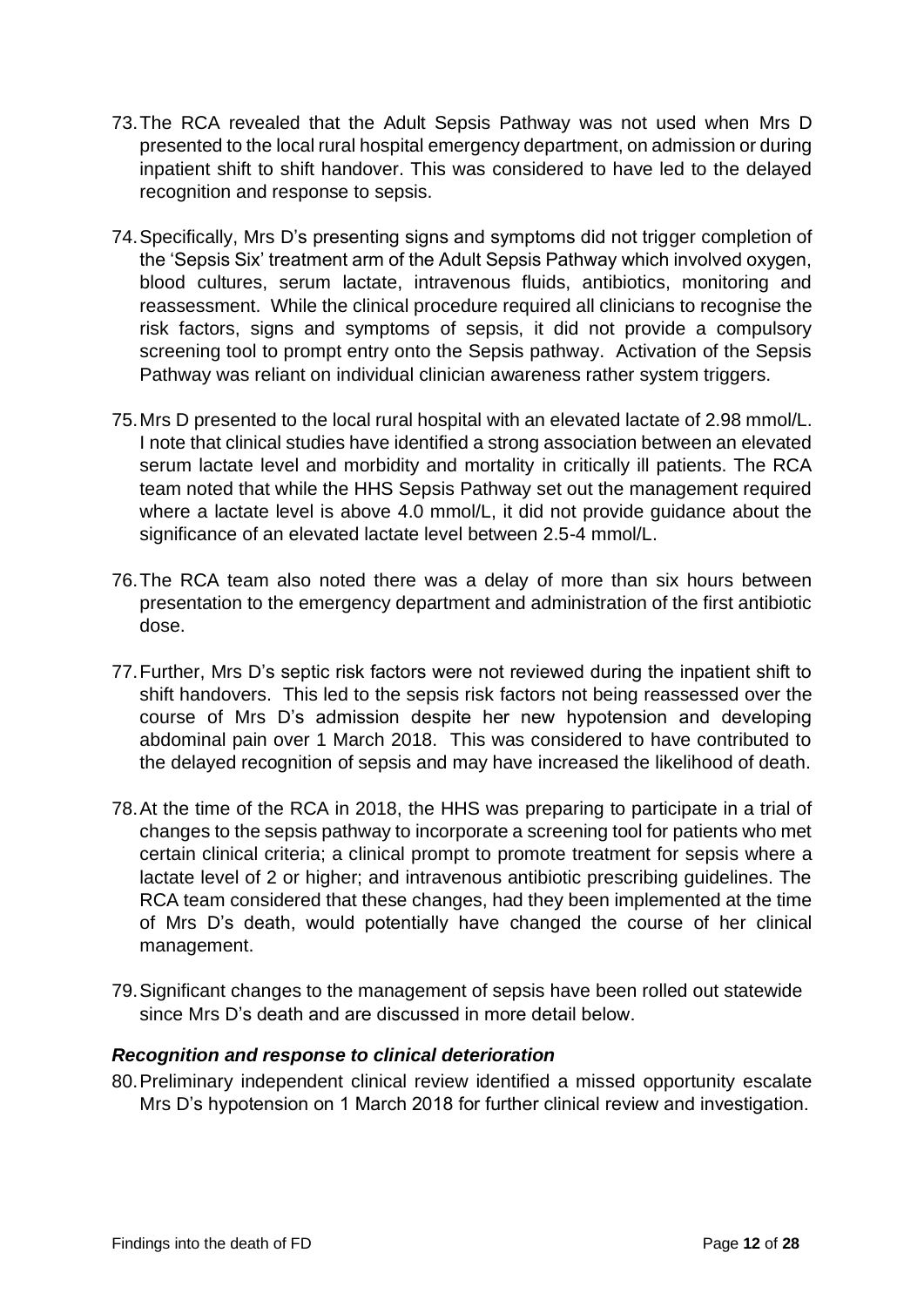- 81.The RCA identified underutilisation of the Q-AADS chart to trigger clinical escalation. Specifically, there was a missed emergency response on the afternoon of 1 March when an incorrect Q-ADDS score was documented. Further, nursing staff did not record pain scores on the Pain and Sedation section of the Q-ADDS chart.
- 82.There was no evidence to indicate that the casual Enrolled Nurse who was responsible for Mrs D's care on 1 March had yet attended nursing orientation which covers topics relating to recognition and management of the deteriorating patient, the Sepsis Pathway, clinical handover and clinical escalation and patient transfers. This formed part of the mandatory training nursing staff were required to complete within the first 4-8 weeks of their employment. I am advised that nurse subsequently attended the requisite mandatory training day.
- 83.The RCA team considered that the significant change in Mrs D's systolic blood pressure and developing pain throughout the afternoon on 1 March 2018 should have triggered escalation for medical review which may have led to a reassessment of her sepsis risk factors and triggered sepsis resuscitation measures and referral to a Consultant or Retrieval Services Queensland (RSQ) and escalation to higher level care.
- 84.The RCA also identified suboptimal medical and nursing utilisation of SBAR in clinical handover. This led to an uncertain level of communication during the medical, nursing and QAS handovers regarding Mrs D's Q-ADDS score, pathology and underlying risks for sepsis which in turn contributed to a lack of response to clinical deterioration and delayed recognition and response to sepsis. It was considered this may also have led to Mrs D's potential for deterioration during transfer not being recognised and the delayed escalation to RSQ.
- 85.To address these issues, the RCA team made recommendations aimed at improving compliance with QADDS documentation, clinical handover and clinical escalation requirements.

#### <span id="page-14-0"></span>*Delayed acceptance to higher level care*

- 86.The RCA was informed by interviews with all staff involved in the interhospital transfer.
- 87.The surgical consultant advised that a verbal radiology report would have been a sufficient basis to accept Mrs D for transfer to the regional tertiary hospital. However, the Surgical Registrar who took the initial call from the local rural hospital had recently commenced the surgical rotation and did not recall a verbal report; rather, the Surgical Registrar recalled being asked to review a CT and at that time did not feel confident in CT interpretation. The Surgical Registrar intended to contact the surgical consultant to discuss the case. At the time of the phone call, the Surgical Registrar was in the emergency department overseeing three student doctors and was then called to theatre after the call. The theatre case was delayed meaning the Surgical Registrar's consultation with the surgical consultant about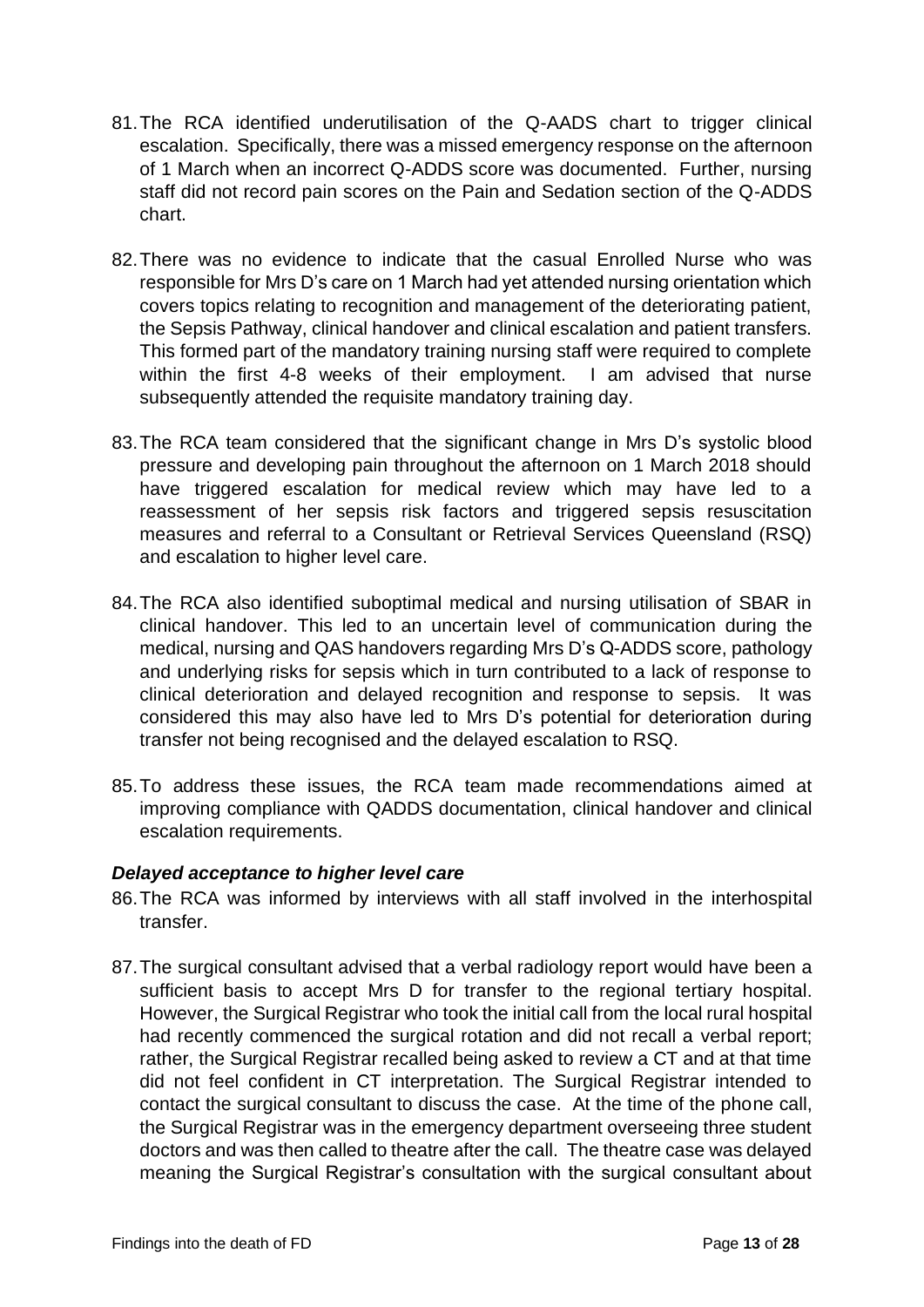Mrs D occurred later during that case. By this time the formal CT report had been completed.

- 88.The Surgical Registrar was not aware of any formal process for accepting referrals but did say the surgical Registrars would run all referrals via the surgical consultant who would make the decision about acceptance. In hindsight, the Surgical Registrar acknowledged the surgical consultant should have been contacted earlier. The Surgical Registrar subsequently completed training to improve their CT interpretation skills.
- 89.The RCA team concluded that absent use of the referral and acceptance procedure by junior surgical staff resulted in delayed acceptance by the surgical team which resulted in delayed transfer which in turn contributed to delayed escalation to higher level care.
- 90.Although the local rural hospital doctor's escalation to the regional tertiary hospital Emergency Consultant was seen as a last resort, other avenues for escalation were available as set out in existing guidelines within the HHS Hospital Transfer Procedure for escalating concerns when there is a delayed acceptance. These escalation pathways included contacting consultants directly, escalating to RSQ or escalation to the Executive Director Medical Services.
- 91.The RCA also observed that the clinical handover focussed on the surgical issue rather than sepsis.

#### <span id="page-15-0"></span>*The interhospital transfer*

- 92.The online Interhospital Transfer Request Form was completed by the local Senior Medical Officer at 9:05pm. It requested transfer by ambulance and was categorised as semi-immediate. A 'nurse only' escort was requested. The reason for transfer was stated as *"needs urgent surgical review for dislodged PEG. Free air and fluid in abdo on CT"*.
- 93.Information provided by the Queensland Ambulance Service shows the QAS received a call for service at 9:13pm on 2 March to provide an interhospital transfer from the local rural hospital to the regional tertiary hospital with the local rural hospital providing a nurse escort who would undertake primary clinical care during the transfer. QAS was advised that Mrs D had peritonitis resulting from a dislodged PEG tube and a family member would accompany her on transfer to the regional tertiary hospital.
- 94.The QAS request form was faxed to the regional tertiary hospital at 9:21pm for an authorisation number. The QHAT code was Red 2B (urgent interfacility transfer requiring paramedical level care and response time 30 minutes). A referral letter to the regional tertiary hospital surgical team was also completed noting Mrs D had been treated for lower respiratory tract infection after presenting with fever, feeling generally unwell and with epigastric tenderness the day following PEG insertion.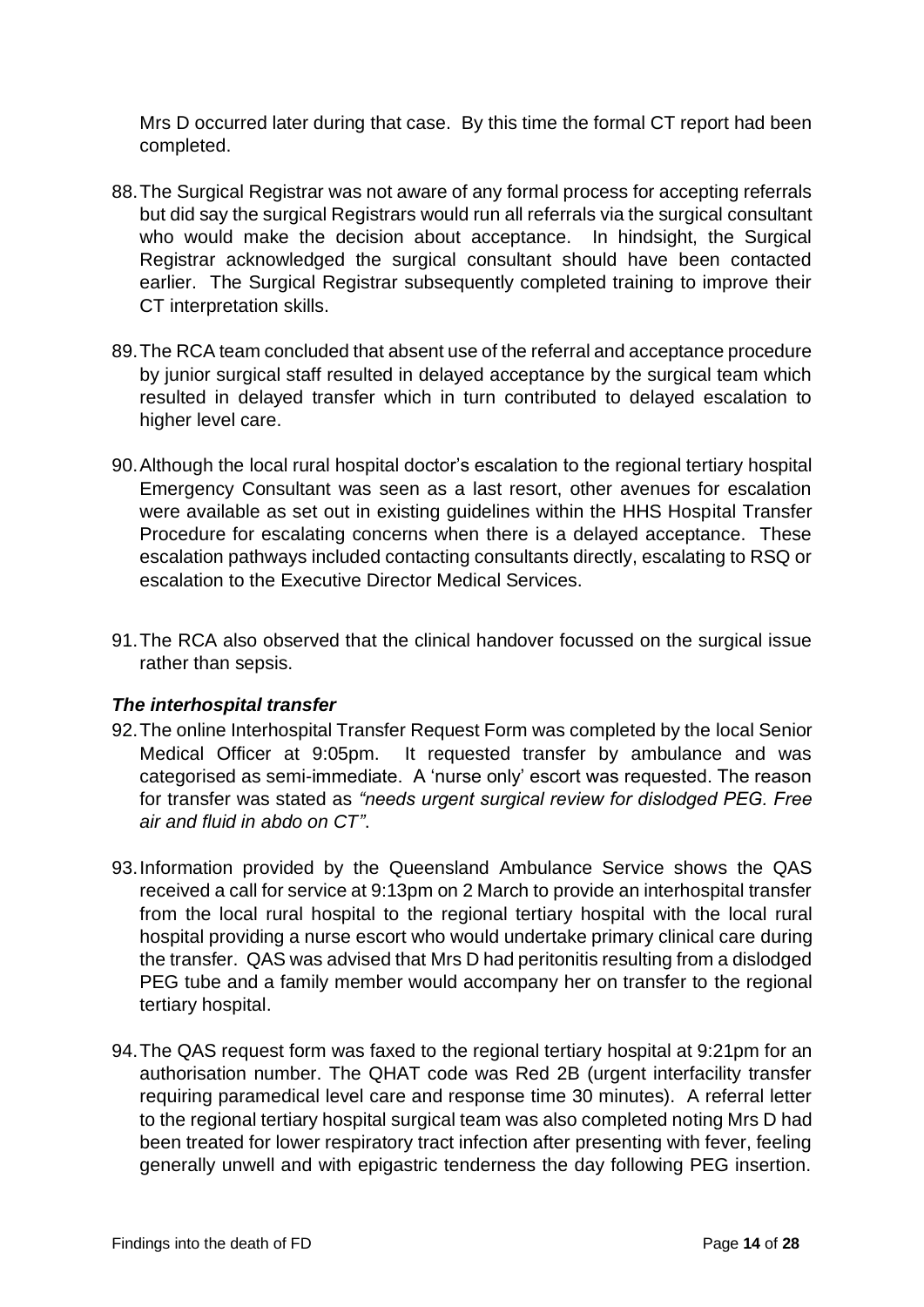PEG feeds were described as 'relatively uneventful'. The events of that afternoon were described as *"on examination today her abdomen felt moderately distended and was generally tender, though there were no overt Peritoneal signs. Repeat bloods today revealed a markedly elevated CRP in the 350's and a leucopenia. On advice from gastroenterology a CT abdomen and PEGogram was sought. There is a lot of intraperitoneal fluid with some gas. Contrast lies in the stomach, though there is some in the large bowel as well (?residual from previous imaging). A formal report is pending."* The reason for referral is documented *as "?Peritoneal leak following Peg insertion on 27.02.10*".

- 95.Retrieval Services Queensland were not contacted during the referral or transfer arrangements.
- 96.The QAS regional Operations Centre dispatched a paramedic at 9:33pm who arrived at the local rural hospital at 9:44pm. At this time there was a two-officer QAS crew in local Unit 7138. In order to ensure ambulance coverage in the area, the crew were returned to the station and split, with one paramedic dispatched to facilitate Mrs D's transfer as a single officer in another ambulance, and the other officer remaining in the local area. The drew returning to the station and preparing another vehicle resulted in a short delay in response to the service call for Mrs D. I am satisfied this delay had no bearing on the outcome for Mrs D.
- 97.A registered nurse who had completed her evening's work on another ward volunteered to escort Mrs D in the ambulance. She had recently started working at the local rural hospital and had attended the hospital's interhospital transfer and ambulance orientation two weeks previously. This was her first QAS escort. She had Basic Life Support Skills.
- 98.The escort nurse reported having received a limited handover because the evening shift ward nurse was having a busy shift. There is no documentation to indicate that the HHS InterHospital Transfer Patient Checklist was completed prior to transfer.
- 99.An Acute Resuscitation Plan was discussed and a 'life threatening condition' explained to the family whose documented wishes were for full resuscitation.
- 100.At this time Mrs D had an elevated respiratory rate (30 breaths per minute), elevated heart rate (112 beats per minute), normal level of consciousness (GCS 15/15) but low oxygen saturations (88%).
- 101. The paramedic received a brief handover from the escort nurse who told him Mrs D was being transported to the regional tertiary hospital emergency department for emergency surgery due to a dislodged PEG resulting in peritonitis/sepsis. The paramedic said the evening ward nurse called him aside to advise that Mrs D was quite ill and "*may deteriorate during transport..or during surgery."* This concern prompted the paramedic to generate a case note attached to the transfer but did not result in a review of the transfer requirements. Family was arriving and Mrs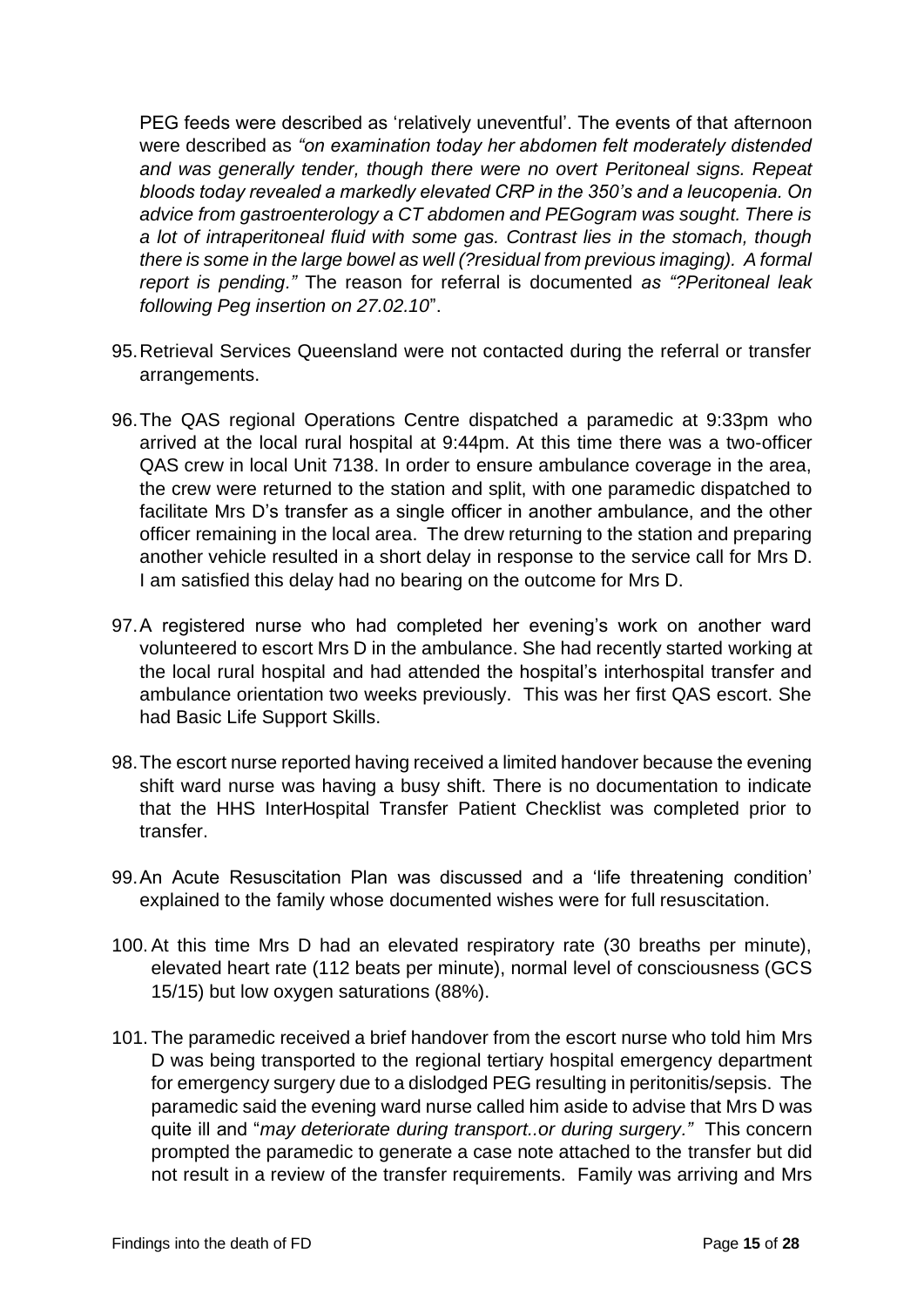D's daughter E asked if she could accompany her mother in the ambulance. Notwithstanding the evening ward nurse's express concerns, the paramedic agreed to the request.

- 102.Before leaving the local rural hospital, Mrs D received 2.5mg subcutaneous morphine for breakthrough pain/discomfort.
- 103.At 10:00pm Mrs D's Q-ADDS score was 3. She was alert and orientated. The escort nurse's retrospective note describes Mrs D as stable but unwell. Mrs D was loaded into the ambulance together with the escort nurse and E. The paramedic gave the escort nurse an introduction to the QAS equipment location and functionality. The ambulance departed the local rural hospital at 10:15pm.
- 104. The escort nurse's retrospective note indicates Mrs D's oxygen saturations were 85% with no improvement on 2-4L oxygen via nasal prongs so she was changed to 6L non-rebreather mask. Mrs D remained GCS 15.
- 105.At 10:34pm, the paramedic contacted the regional Operational Centre to advise that a Critical Care Paramedic (CCP) may be required in the event that Mrs D's condition deteriorated and it was agreed the paramedic would advise if that was needed. I note that the closest CCP was located in the regional city at this time.
- 106.Shortly after leaving the local rural hospital, the escort nurse reported a high blood pressure reading (220/120) but was unsure if the blood pressure machine was giving a reliable reading. They pulled over to the side of the road and a similar reading was obtained manually. Her oxygen saturations remained low (79-80%) on 15L non-rebreather mask and her carbon dioxide reading was 12. Reducing the oxygen made no difference. The paramedic continued on to the regional city. The escort nurse alerted him that Mrs D was deteriorating with dropping oxygen saturations, increased respiratory rate and effort, and decreasing blood pressure. A decision was made to divert to another nearby rural hospital for medical assistance.
- 107.At 10:46pm the paramedic advised the regional Operations Centre that Mrs D's condition had deteriorated. The ambulance arrived at the other rural hospital at 10:47pm.
- 108. Mrs D was assessed and treated by hospital staff including consultation with a Retrieval Services Queensland (RSQ) specialist medical officer. On initial assessment she was noted to have a reduced level of consciousness (GCS 14) and increased work of breathing. She was tachycardic, hypertensive and diaphoretic. Copious purulent discharge was oozing from the PEG site. The rural hospital doctor described this as "*feculent smelling discharge from around the PEG. She was soaked when they brought her in so it's still oozing from around that PEG site."*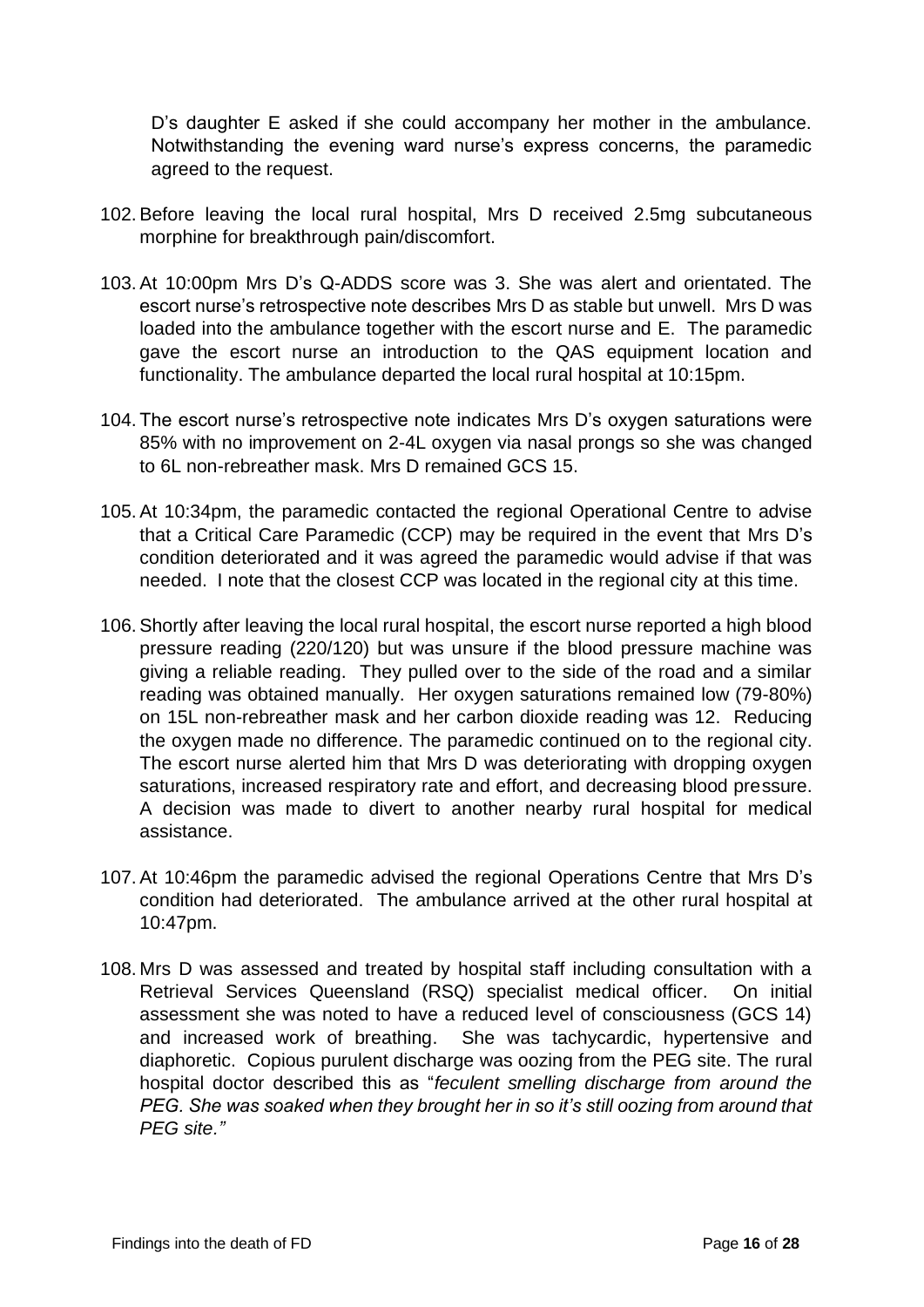- 109. RSQ was contacted via a Telehealth Emergency Management Support Unit call. A technical problem with the Telehealth equipment resulted in a delay between video and audio support meaning video linkage occurred but the audio was provided by telephone. Once the connections were established, the local Senior Medical Officer and the RSQ Clinical Coordinator worked through the presentation, starting with possible reversible causes for the reduced level of consciousness. I have had the benefit of listening to the communications between RSQ and the other rural hospital. Mrs D's daughter's significant distress can be heard in the background throughout.
- 110. Noting Mrs D's pupils were non-reactive and 3mm and she been given subcutaneous morphine prior to departing the local rural hospital, she was given 100mcg intravenous Naloxone at 11:35pm with an improvement in her GCS. She was maintaining her airway, her respiratory rate picked up and she was interacting and obeying commands.
- 111. There was also discussion about the possibly Mrs D may have aspirated during transfer. The RSQ Clinical Coordinator commented *"..but regardless I think she's been absorbing the subcut morphine and that's alerted her level of consciousness. In the background she does have septic shock that's going to keep evolving. I think they've just got to keep moving with this lady. So regardless her outcome is very very poor and they need to be ready for that. She could die but she's not going to do better by staying with you guys I don't think."* The local Senior Medical Officer agreed noting that from a time perspective and what they could offer there it was probably going to take longer for a retrieval helicopter to land than getting her back in the ambulance and on the road to the regional tertiary hospital. It was agreed that road transfer by ambulance as Code 1, lights and sirens, would be the fastest option, this being a one hour road trip.
- 112. The RCA team noted the other rural hospital could only provide Basic Life Support. There was no GP-anaesthetist available and the regional tertiary hospital was considered the closest facility. It was noted that an RSQ retrieval would take a minimum 1-1.5 hours.
- 113. The RSQ Clinical Coordinator initially recommended giving metaraminol but when the blood pressure was rechecked it was 138/112 and Mrs D was obeying commands so the metaraminol was not given.
- 114.An Acute Resuscitation Plan was discussed with her daughter who confirmed her wishes for full resuscitation.
- 115. The RSQ Clinical Coordinator explained the severity of the situation directly to Mrs D's daughter and told her "*the best thing we can do is to get your mum to […] Hospital…she is gravely ill and despite this she may still succumb..I'm just very scared that your mum might pass during this transfer..and I want you to be ready just in case."* The RSQ Clinical Coordinator agreed for her to travel with her mother in the ambulance on the condition that she be strapped in. She then conveyed this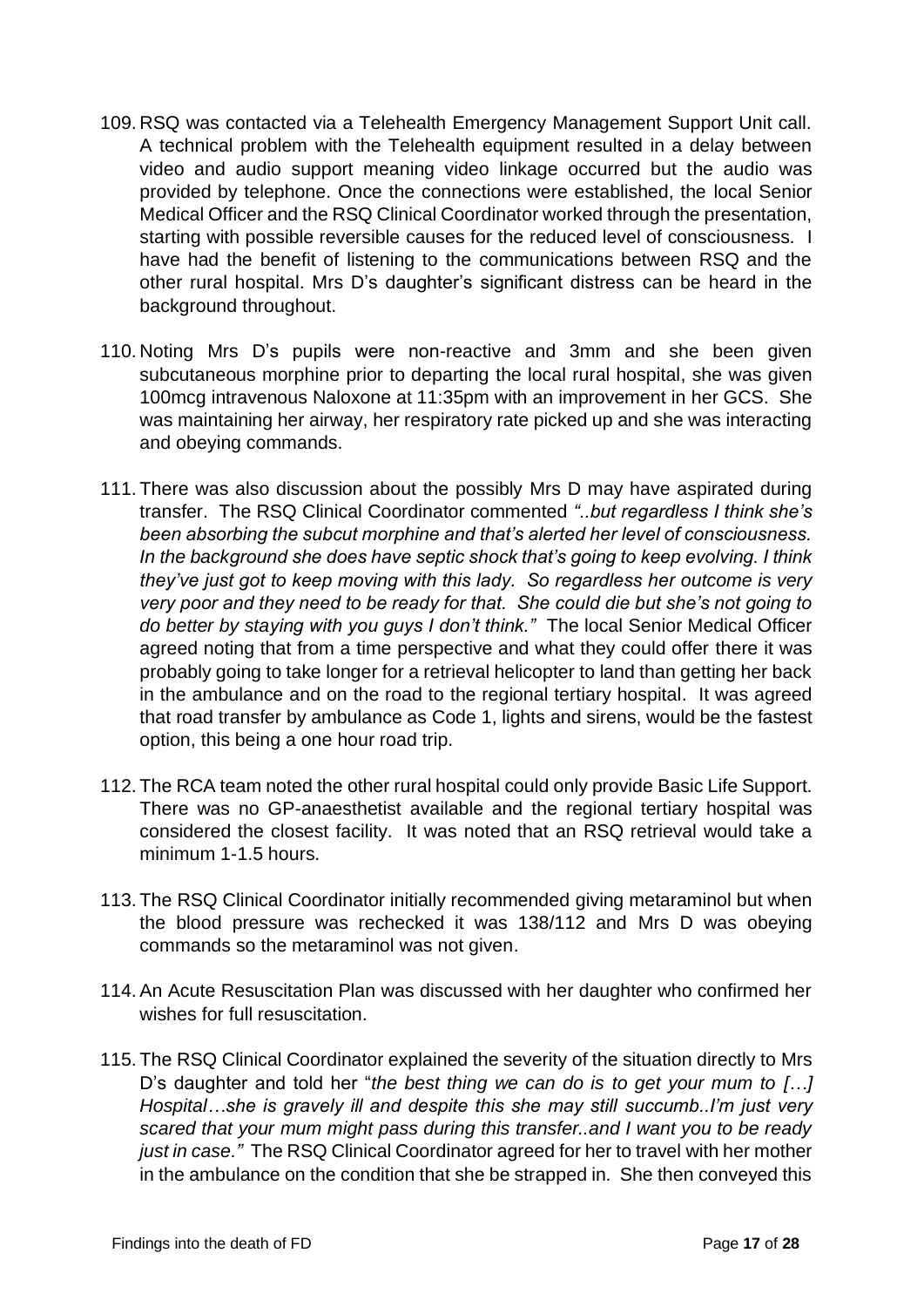to the paramedic stating *"..Mum could die but nothing we're doing here is going to change any of that, you just have to get to […]."*

- 116. The local Senior Medical Officer was unable to leave the hospital as there was no second on-call Medical officer rostered at the hospital and her departure would have left the hospital medically unattended. The escort nurse agreed to continue and the paramedic requested QAS back up. Reassessment of the appropriateness of a nurse escort was not reconsidered and there was no escalation to the on-call Director of Medical Services.
- 117. Due to the unreliable blood pressure machine during the initial transit, the RSQ Clinical Coordinator provided the escort nurse with education on administering metaraminol during transport with instruction for bolus doses if the radial pulse was weak or not able to be palpated. Mrs D received a single dose of metaraminol prior to transfer because she dropped her GCS a bit further; her GCS picked back up after this. The escort nurse's retrospective note indicates that just as the ambulance was leaving, the local doctor ran out to convey the RSQ Clinical Coordinator's advice to change the plan to one ampoule of metaraminol in 1L normal saline to be given throughout the transfer journey.
- 118.At 11:34pm the paramedic contacted the regional Operations Centre to request an additional paramedic given the likelihood of Mrs D's deterioration. However, due to a miscommunication issue within the Operations Centre, this request was not actioned, resulting in QAS backup not being dispatched at the time of his request. The paramedic was given to understand that a paramedic had been dispatched but did not receive a response from the regional Operations Centre acknowledging his request.
- 119. The paramedic recommenced the interhospital transfer at approximately 11:42pm. He was instructed to undertake the journey as a code one, lights and sirens response. The ambulance departed the other rural hospital at 11:44pm with the escort nurse and Mrs D's daughter in the back.
- 120. Minutes later, while the escort nurse was drawing up the metaraminol infusion, Mrs D went into cardiopulmonary arrest. The escort nurse immediately commenced CPR. At 11:47pm, the paramedic advised the regional Operations Centre that CPR was in progress. He pulled the ambulance to the side of the road to assist with the resuscitation. He assisted with the insertion of a guedels airway. Mrs D's daughter took over compressions as the escort nurse drew up more adrenaline. Mrs D remained in a non-shockable rhythm.
- 121. No paramedic back-up arrived at the roadside after 10 or so minutes, so the paramedic decided to return to the other rural hospital with the escort nurse and Mrs D's daughter continuing CPR. QAS records show the ambulance left the roadside at 12:01am, arriving back at the other rural hospital at 12:04pm.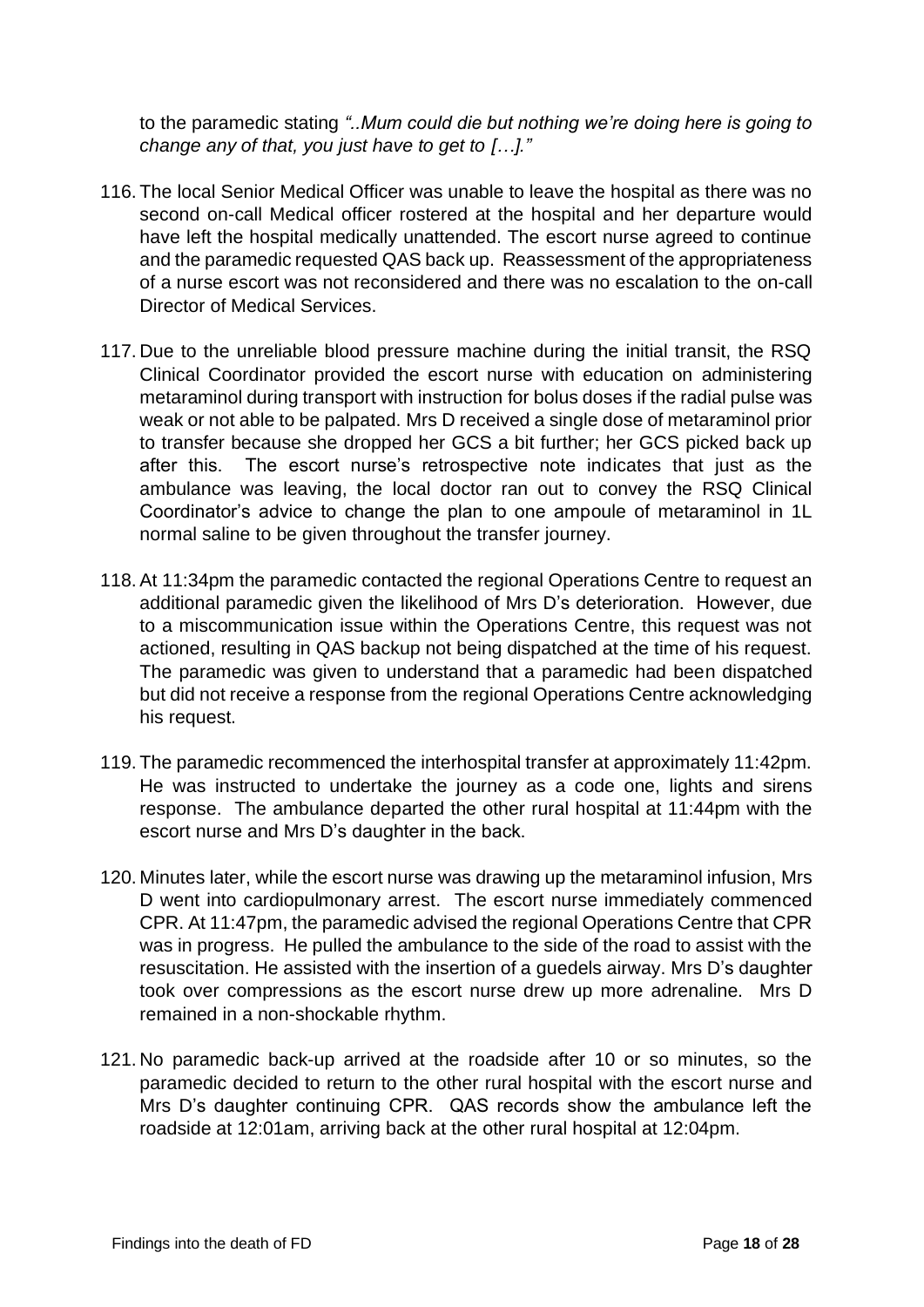- 122.Emergency resuscitation efforts were continued for a further 20 minutes at the hospital. Following discussion with Mrs D's daughter, resuscitation efforts were ceased and Mrs D was managed with comfort cares. She was declared deceased at 1:00am.
- 123. The escort nurse's retrospective note ended with the comment *"E did a fantastic job at assisting RN and Paramedic during this event. She was more than willing to do so and her assistance was greatly appreciated."*
- 124. QAS has since advised that the regional Operations Centre dispatched another paramedic at 11:56pm to assist with the roadside resuscitation. However, there was an internal miscommunication whereby it was thought a retrieval helicopter had been ordered and this is why no paramedic backup arrived at the roadside.
- 125. I have had the benefit of listening to a phone conversation between the RSQ Clinical Coordinator and the Queensland Ambulance Service after the ambulance left the other rural hospital seeking clarification as to why the transfer continued by road. The RSQ Clinical Coordinator explained that the case came through as a TEMSU call for advice *"..and the response time for a helicopter would not be in the same timeframe at all. I think this lady is highly likely to die anyway."* It was confirmed that the local doctor had not requested aeromedical retrieval. The RSQ Clinical Coordinator explained it was a 50 minute road trip and to get to the other rural hospital and back to the regional tertiary hospital by helicopter *"would take way longer than that."* The QAS representative suggested the crew thought the doctor had requested the retrieval helicopter *"..as in the doctor had said can you get the helicopter airborne?"*
- 126. The RSC Clinical Coordinator explained that Mrs D had responded *"quite nicely*" to what had been done; essentially she needed fluid and was getting some intermittent metaraminol and she had septic shock which was going to continue to evolve.
- 127. The QAS representative expressed a view that it would probably have been better for the ambulance not to have pulled in at the other rural hospital and *"keep moving*". The RSQ Clinical Coordinator explained *"I think there's a huge amount of distress in the ambulance anyway and I think that they're caught in a difficult situation when you have the daughter with the patient*." The QAS representative then recontacted the RSQ Clinical Coordinator to advise Mrs D had arrested three minutes out from the other rural hospital so there may be a further request for RSQ assistance. The RSQ Clinical Coordinator expressed the view that continued resuscitation efforts would likely be futile in the context of an arrest from septic shock.

#### <span id="page-20-0"></span>*Issues arising from management of the interhospital transfer*

128. In February 2018 an educational 'roadshow' was rolled out across the HHS as part of a 'safe to send' campaign introducing a new HHS InterHospital Transfer Procedure. This procedure had recently been updated to incorporate time-critical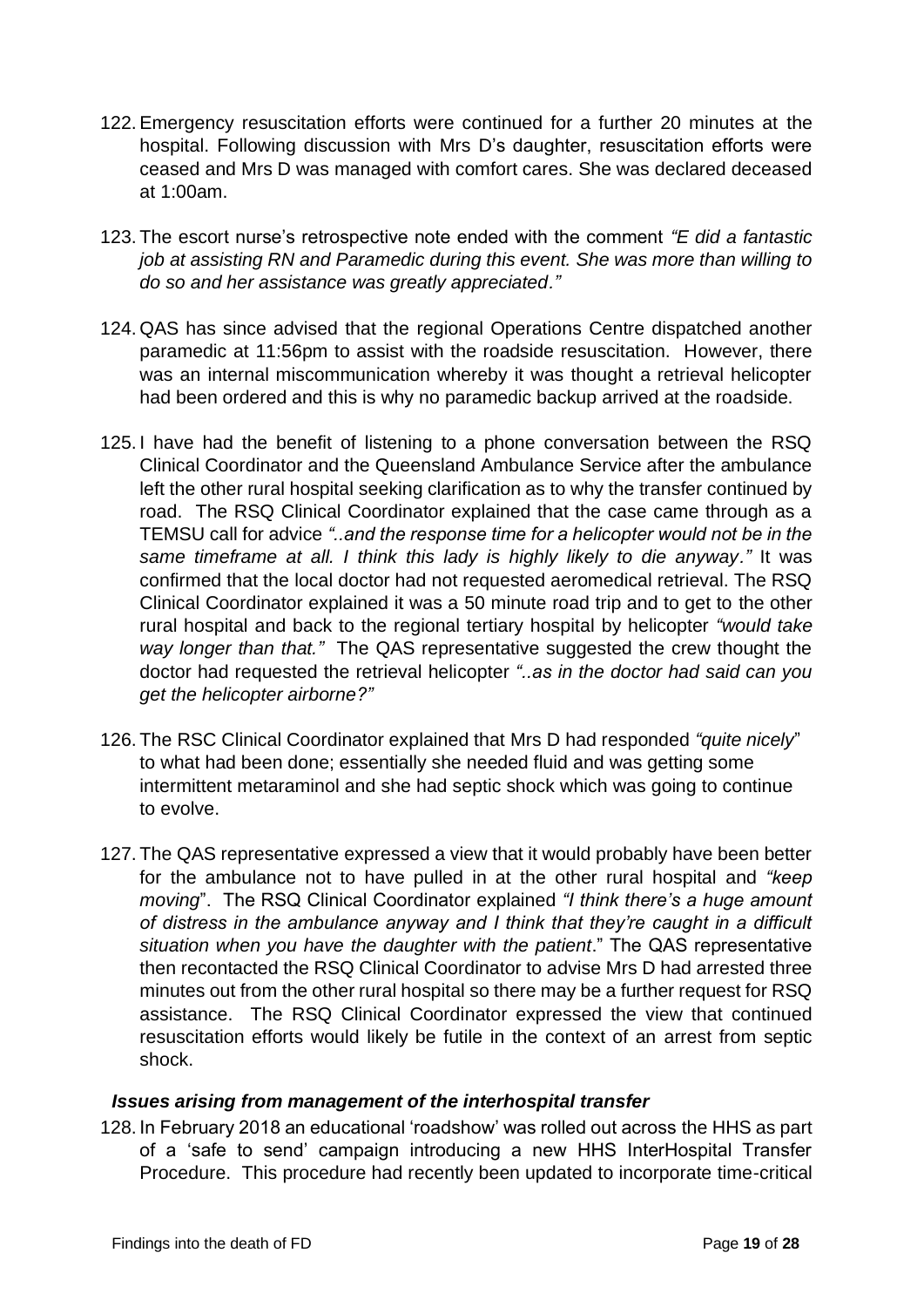and non-time critical transfers, include a 'Safe to Send/Safe to Receive' checklist and revised Escort Selection Guide and associated nurse checklist and to incorporate information about the Interhospital Transfer Form which had been updated to incorporate an SBAR handover.

129.According to the Guidelines for Escort Selection and Nursing Escort Checklist:

- one registered nurse with Basic Life Support Skills was a suitable escort for a 'moderately dependent patient' that requires monitoring, is agitated or confused and shows potential for deterioration;
- one registered nurse with Advanced Life Supports Skills or a Medical Officer was a suitable escort for a 'high dependency patient' with significant potential for deterioration; and
- one registered nurse with Advanced Life Support Skills plus one Medical Officer would be required for a critically ill patient transfer if RSQ was unavailable.
- 130. The criteria for assessing the reasonable prospect of deterioration included the patient's monitoring and oxygen requirements, haemodynamic stability and intravenous infusions/additives.
- 131.After considering information about Mrs D's clinical status when she was accepted for transfer to the regional tertiary hospital with reference the Interhospital Transfer Procedure and RSQ Activation flowchart, the RCA team agreed that RSQ should have been contacted at that time. That said, it did not come to a conclusion about whether RSQ input at that time would have changed the decision for road transfer by ambulance. This is because interviews with all staff involved in the transfer revealed that despite an awareness that Mrs D was unwell, her potential for deterioration to such an extent was not foreseen by any of the Medical Officers, the escort nurse or the paramedic prior to departure from the local rural hospital; none of those involved in the transfer from the local rural hospital considered her to be 'critically ill'.
- 132. RSQ's clinical review of the interhospital transfer identified that Mrs D appeared to be critically unwell prior to departure from the local rural hospital. As such, the clinical situation may well have justified having a medical escort during the road transfer.
- 133. The RCA team considered that the Interhospital Transfer Procedure guidelines did not provide sufficient objective criteria to assess reasonable prospect of deterioration and may have delayed referral and escalation to RSQ. To address this, the RCA team recommended review of the interhospital transfer procedure and associated flowcharts and checklist to incorporate consideration of Q-ADDS stability (or trending) in the hours prior to transfer, upgrading sepsis criteria from the 'moderate' to 'high dependency' risk score in the escort selection guide and, given the potential for rapid deterioration, to require consideration of consultation with RSQ for all sepsis cases prior to transfer.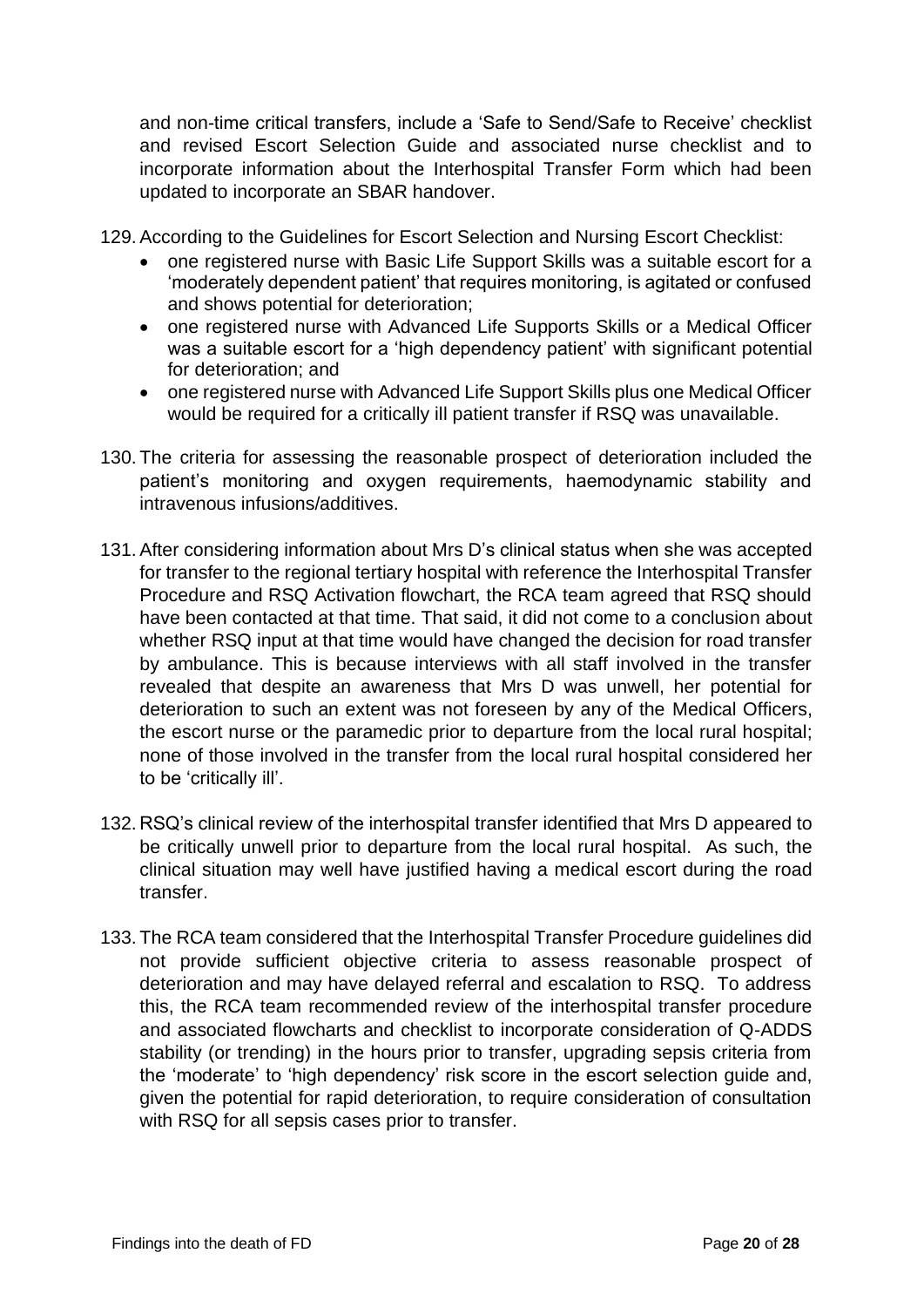- 134. I am satisfied that the paramedic recognised that Mrs D needed urgent medical assistance when he diverted the transfer to the other rural hospital. The decision that onwards transfer by road ambulance with a nurse escort was made by the RSC Clinical Coordinator and the local hospital doctor. While recognising the implications of this decision, the paramedic tried to comply with the instructions he was given by health service staff. He tried to get an additional paramedic but Mrs D arrested before this occurred. I accept the QAS advice that while an additional paramedic may have provided additional manual assistance it would not have increased the level of clinical care available to Mrs D during the onwards transfer.
- 135. The RCA team considered that the other rural hospital staff correctly followed procedure by contacting RSQ at the earliest opportunity. The RCA team noted the decision to continue the road transfer to the regional tertiary hospital was a timecritical decision where surgical intervention was perceived, by all involved, to be Mrs D's best chance of survival. However the other rural hospital, with Level One Emergency Clinical Service Capability, was unable to support a critically ill road transfer because it was not possible to provide the recommended Medical Escort without its Medical Officer 'leaving the post', an option that would only be considered as a last resort. The RCA identified there was no formal procedure for level 1 Clinical Service Capability Framework facilities like the other rural hospital to access medical back-up when road transfer of a critically ill patient is required. This contributed to a medical officer being unable to escort Mrs D from the other rural hospital leaving her in the care of escorts who were not optimally equipped to support a critically ill patient.
- 136. The RCA team concluded that the urgency of the situation and the other rural hospital's proximity to higher level care at the regional tertiary hospital contributed to the decision to continue the road transfer rather than activate an aeromedical retrieval and initiate further stabilisation measures at the other rural hospital. Further, it was considered that the urgency of the situation may also have contributed to lack of escalation to the Executive Director Medical Services and the selection of escorts (the registered nurse) and a single paramedic who were not optimally equipped to support a critically ill patient.

### <span id="page-22-0"></span>**National and State initiatives to reduce sepsis-related deaths**

- 137.Sepsis is a life-threatening illness.
- 138. The Australian Sepsis Network's report Stopping Sepsis: A National Action Plan (December 2017) cites over 18,000 Australians suffer from sepsis every year, 5000 of those affected will die, and of those who survive, half are left with a disability or impaired function.
- 139. In May 2017, the World Health Assembly at the World Health Organisation recognised sepsis as a global health priority by formally adopting a resolution to improve the prevention, diagnosis and management of sepsis around the world.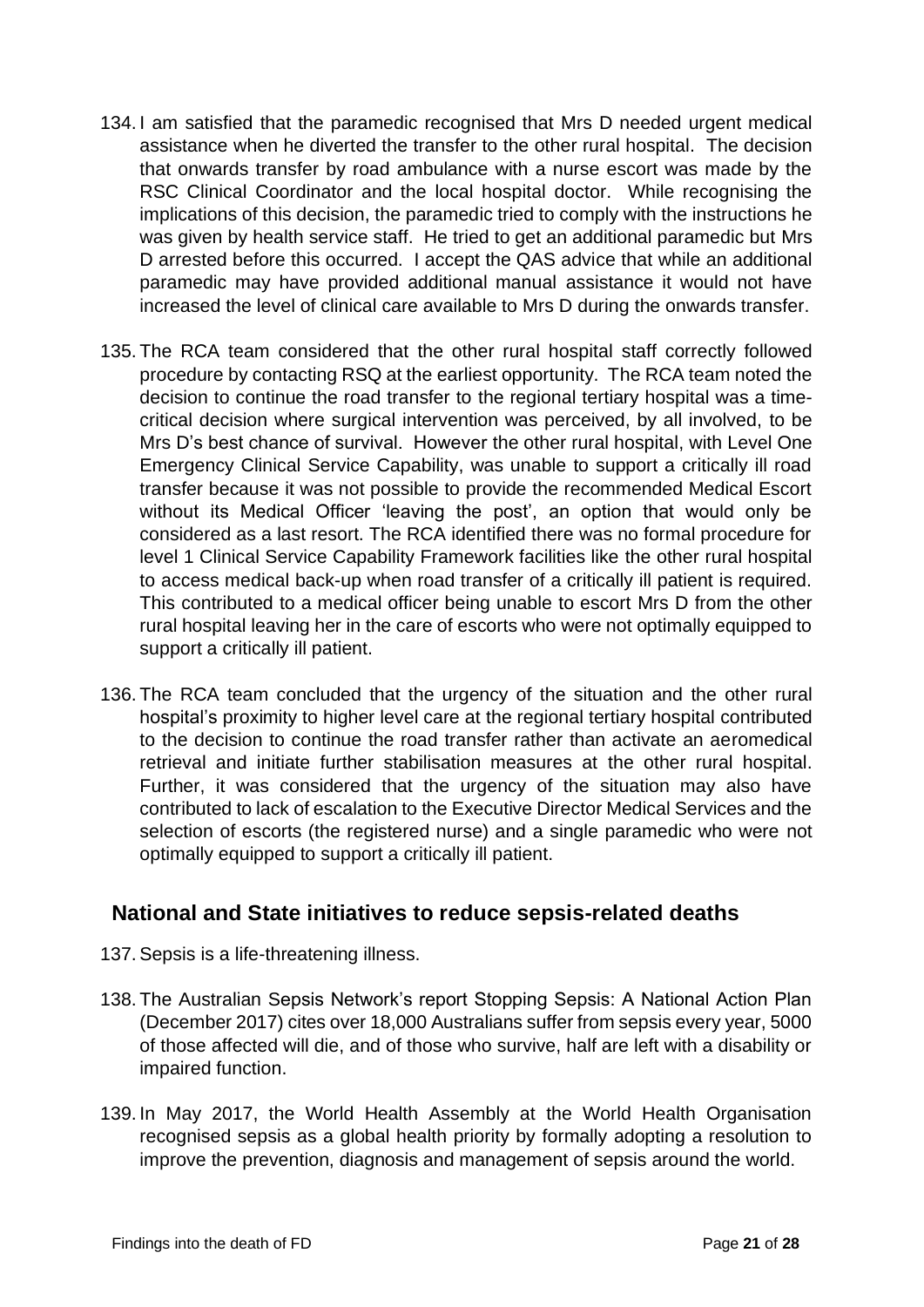- 140.Early treatment is known and proven to save lives.
- 141. On 16 November 2017, The George Institute for Global Health and the Australian Sepsis Network convened a policy roundtable to address the pressing need to improve the awareness, prevention and treatment of sepsis in Australia. This process explored the challenges of early detection and best management of sepsis in pre-to-posthospital care. It culminated in the development of a co-ordinated national action plan including a recommendation to establish and develop a nationally recognised clinical standard for sepsis detection and treatment including clinical care pathways for rapid in-hospital detection, treatment and management.
- 142. In 2017, the Queensland Department of Health established a Statewide Sepsis Steering Committee to provide advice and guidance for a statewide sepsis program aimed at reducing mortality from sepsis. As part of this process, the Department of Health developed and piloted an emergency department adult sepsis screening tool and pathway at the Gold Coast University Hospital emergency department.
- 143.By July 2018, 16 public hospitals had joined the Adult and Paediatric Sepsis Breakthrough Collaborative. This initiative enabled teams from multiple hospitals to test and share ideas to achieve reliable recognition and treatment of sepsis patients presenting to Queensland's larger Emergency Departments.
- 144. In April 2019, a 12 month Rural and Remote Sepsis pathway trial commenced with seven Hospital and Health Services (Torres and Cape, North West, Central West, South West, Central Queensland, Townsville and Wide Bay) participating. In November 2019, all Rural and Remote Emergency Departments in Queensland were invited to use the sepsis pathways. As at February 2020, a total 100 sites had joined the trial project.
- 145. I am advised that on 17 Jan 2020 the relevant HHS nominated seven of its CSCF level 2-3 facilities (including the local rural hospital) to participate in the Rural and Remote ED Sepsis Pathway Trial and ordered Rural & Remote (R&R) ED Sepsis Pathways (both adult and paediatric). Since there are four versions of adult pathways to choose for each HHS, the pathway with prescribing antibiotic guidelines - High MRSA, Tropical (north of Mackay) – was chosen. As at 14 April 2020 it was confirmed the Rural & Remote ED sepsis pathways had been implemented in all the HHS participating sites.
- 146. The Rural & Remote ED Adult Sepsis Pathway directs clinicians to screen all adult emergency department patients who meet any of the following criteria:
	- looks sick
	- you suspect they have sepsis
	- has a suspected infection
	- fever symptoms (or recent fever symptoms)
	- hypothermia <35.5
	- signs of clinical deterioration (eg total Q-ADDS score of 4 or higher)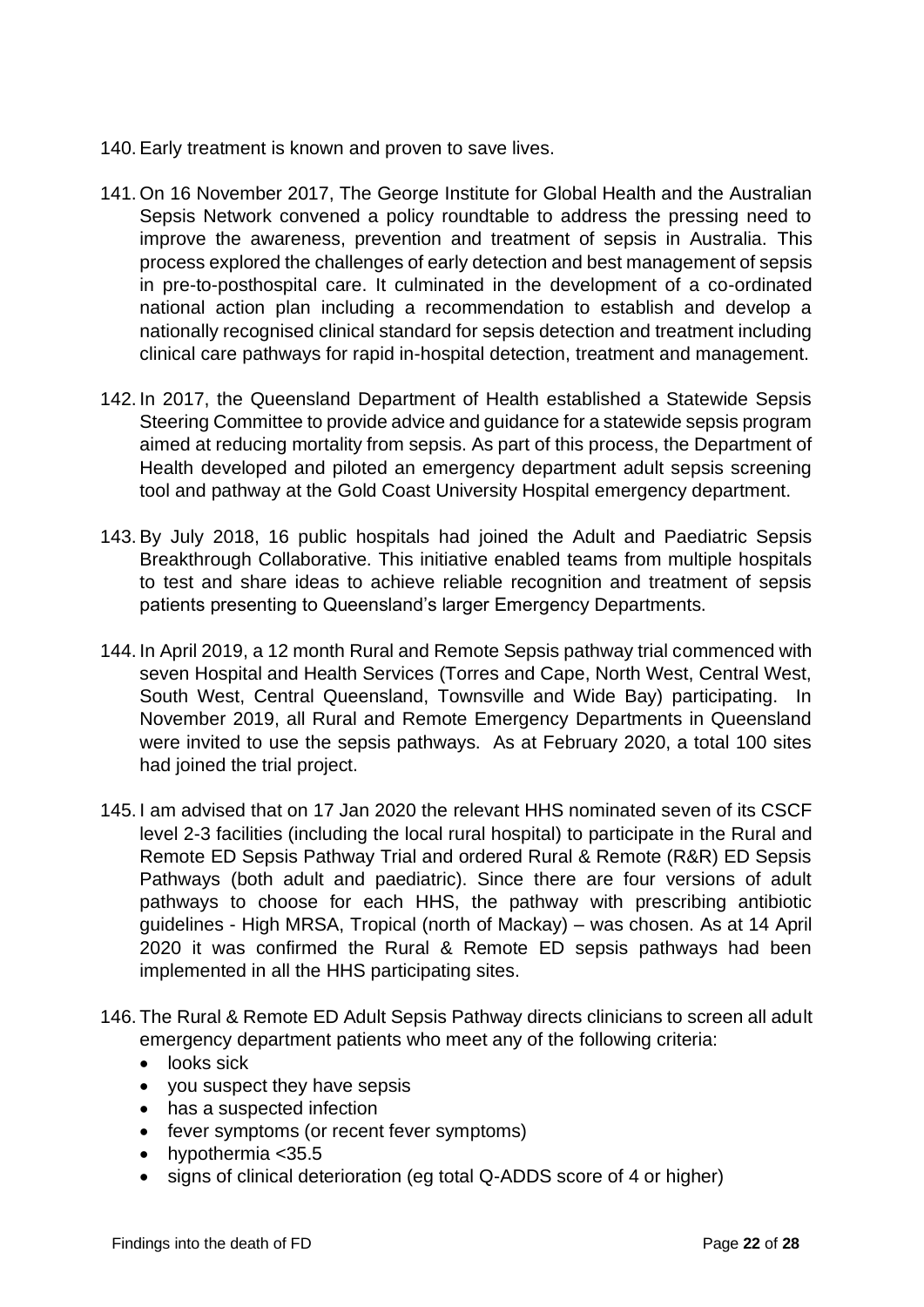- 147. The Pathway directs clinicians to consider whether the patient has any of the following risk factors:
	- representation within 48 hours
	- malnourished or frail
	- immunocompromised/asplenia/neutropenia
	- indwelling medical advice
	- recent trauma or surgery/invasive procedure
	- postpartum/miscarriage
	- IV drug use or alcoholism
	- Aboriginal or Torres Strait Islander.
- 148. It then directs consideration towards whether there is any reason to suspect an infection.
- 149. If the answer to those considerations is yes, the Pathway directs the clinician to consider whether the patient has any high or moderate risk factors. In particular, the high risk factors include systolic BP <90 (or drop >40 from normal) and lactate 2mmol/L or higher (if known).
- 150. The Pathway then directs certain actions depending on the presence of any high or moderate risk factors. These include obtaining immediate senior medical officer review, ensuring lactate is taken and consideration of contacting RSQ.
- 151. If senior medical review assesses likely sepsis or septic shock, the Pathway then directs immediate commencement of resuscitation and treatment for sepsis, namely lactate measurement, taking blood cultures, commencing appropriate intravenous antibiotics and (if clinically indicated) intravenous or intraosseous fluids, consider vasopressor supports for hypotension during or after fluid resuscitation facilitating rapid source control (noting that if this requires operative intervention there is early notification to the appropriate surgical or interventional team), reassessing and monitoring the patient's response to resuscitation and early referral to the relevant team with clinical handover.
- 152. The Pathway also provides guidance about antibiotic selection.
- 153. I understand work is ongoing to incorporate a digital sepsis module to support early sepsis recognition in the iEMR system being rolled out across Queensland public hospitals.
- 154. Nationally, the Australian Sepsis Network is working with the Australian Commission on Safety and Quality in Healthcare to develop Sepsis Guidelines and a Clinical Care Standard by mid-2021.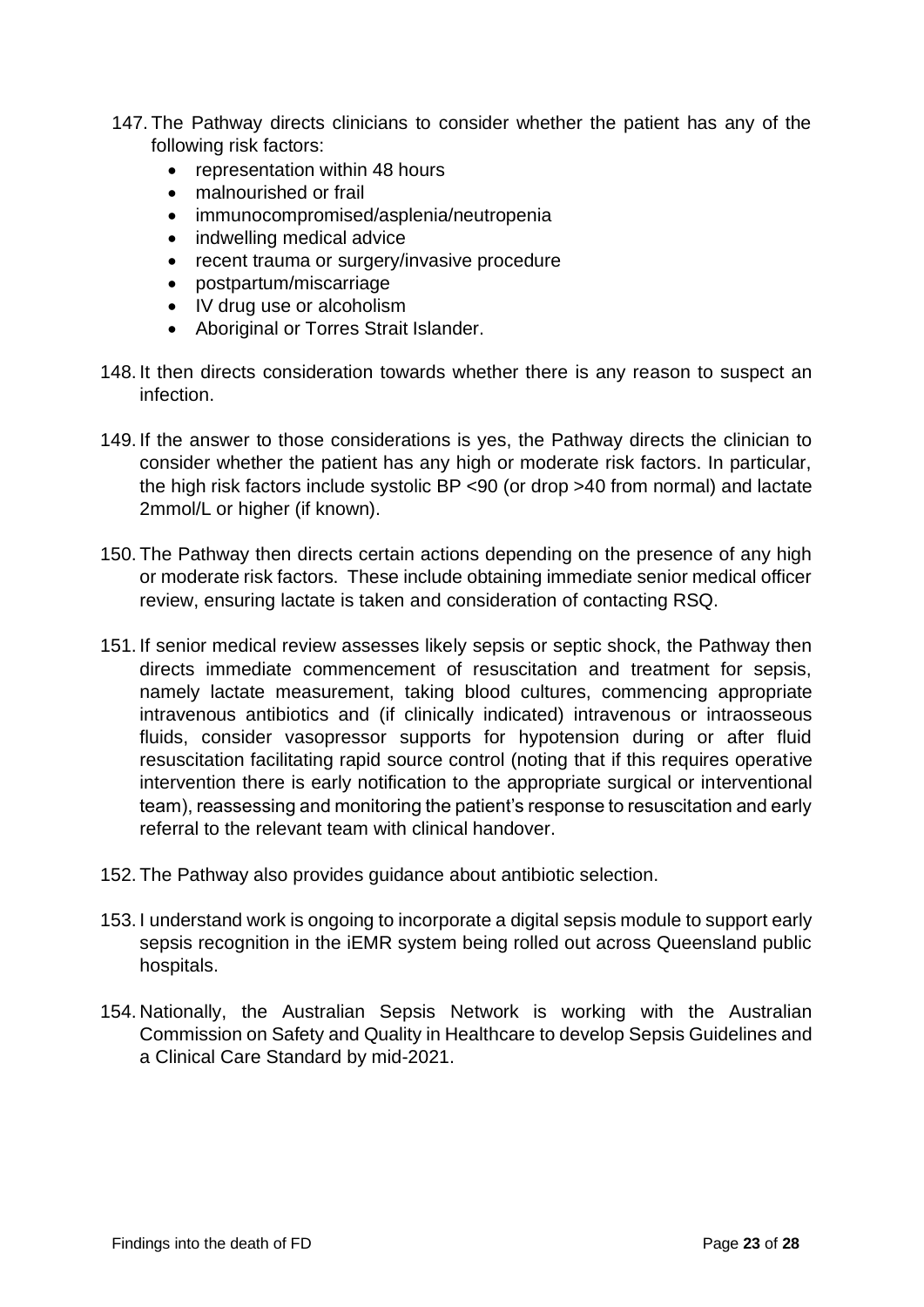## <span id="page-25-0"></span>**Findings Pursuant to s45 of the** *Coroners Act 2003*

| Identity of the deceased: | [de-identified for publication purposes]                                                                                                                                                                                                                                                                                                                                                                                                                                                                                                                                                                                                                                                                                                                                                                                                                                                                                                                                                                                                                                                                                                                                                                                                                                   |
|---------------------------|----------------------------------------------------------------------------------------------------------------------------------------------------------------------------------------------------------------------------------------------------------------------------------------------------------------------------------------------------------------------------------------------------------------------------------------------------------------------------------------------------------------------------------------------------------------------------------------------------------------------------------------------------------------------------------------------------------------------------------------------------------------------------------------------------------------------------------------------------------------------------------------------------------------------------------------------------------------------------------------------------------------------------------------------------------------------------------------------------------------------------------------------------------------------------------------------------------------------------------------------------------------------------|
| How she died:             | FD died from complications following dislodgement<br>of her recently inserted PEG tube.                                                                                                                                                                                                                                                                                                                                                                                                                                                                                                                                                                                                                                                                                                                                                                                                                                                                                                                                                                                                                                                                                                                                                                                    |
|                           | There were multiple missed opportunities by the<br>local rural hospital treating team to have assessed<br>and reassessed possible causes for Mrs D's initial<br>presenting signs and symptoms and the developing<br>hypotension, reduced oxygen saturations and<br>abdominal pain before she deteriorated acutely on<br>the afternoon of 2 March 2018. These included a<br>failure to review and act on an elevated lactate and<br>blood tests results showing an elevated white cell<br>count and raised inflammatory markers and failure<br>to recognise indicators of clinical deterioration over<br>the course of the afternoon and night of 1 March<br>2018. Earlier recognition and response to these<br>aspects of the evolving clinical picture over the<br>course of 1-2 March should have led to earlier active<br>consideration and investigation of the possibility that<br>Mrs D was experiencing a PEG-related complication<br>rather than aspiration pneumonia. This in turn would<br>to<br>earlier engagement with<br>the<br>have<br>led<br>gastroenterology team and earlier transfer to higher<br>level care for interventional management not<br>available at the local rural hospital which could have<br>significantly changed the outcome for Mrs D. |
|                           | While there was an immediate and appropriate initial<br>response to Mrs D's acute deterioration on the<br>afternoon of 2 March 2018, the management of her<br>referral and transfer to the regional tertiary before<br>she left the local rural hospital was inadequate. Mrs<br>D should have been accepted by the regional<br>tertiary hospital surgical team following the initial<br>phone contact at around 6:30pm. Consideration<br>should have been given to contacting Retrieval<br>Queensland to<br>Services<br>discuss<br>the<br>most<br>appropriate transfer option before she left the local<br>rural hospital. While consultation with RSQ at this<br>time may not have changed the decision to transfer                                                                                                                                                                                                                                                                                                                                                                                                                                                                                                                                                       |

her by road, it was a missed opportunity to consider the appropriateness of transporting a critically unwell patient without a medical escort. That said, given just how unwell Mrs D became so soon after leaving the local rural hospital, the presence of the medical escort is unlikely to have changed the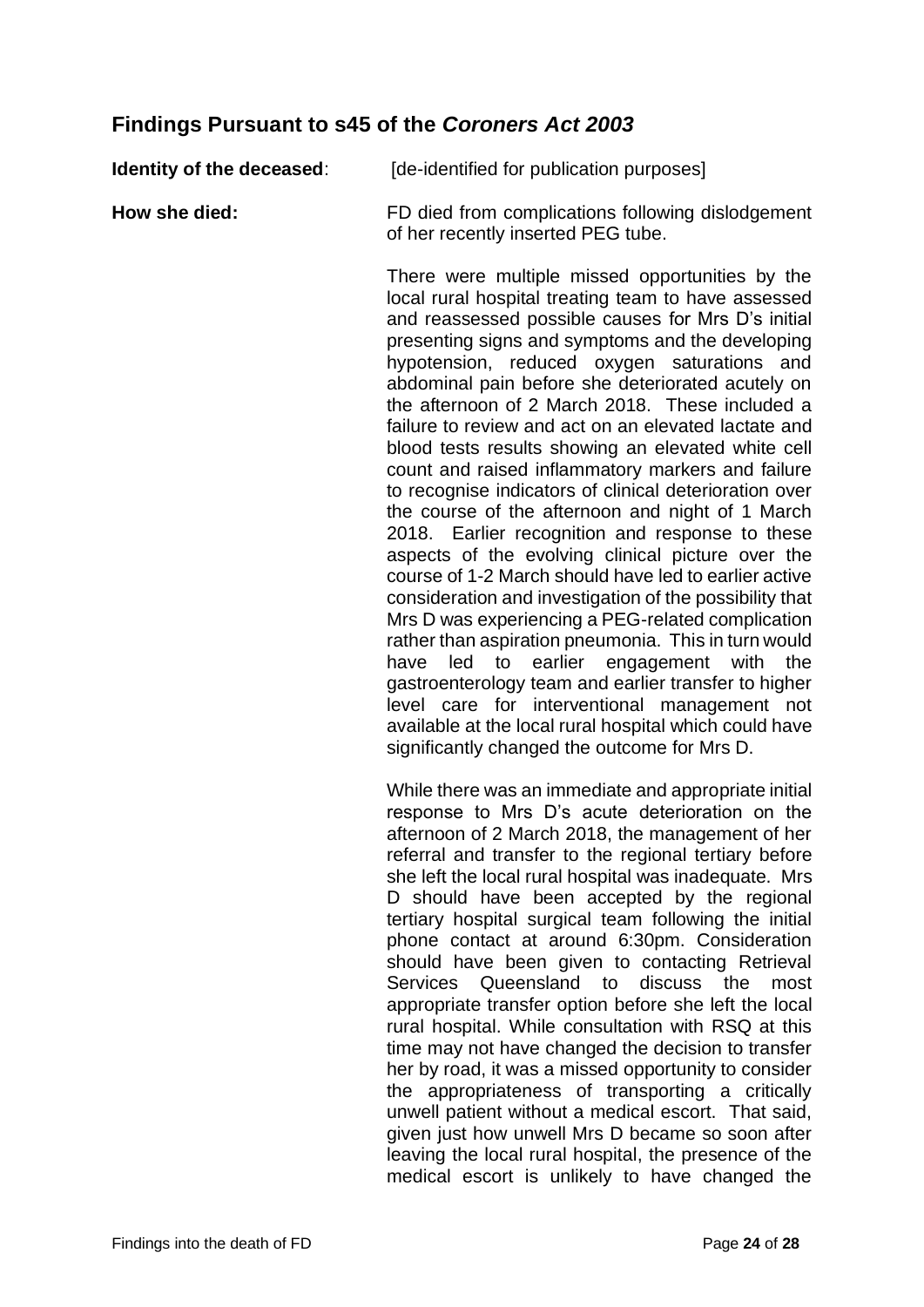outcome for her by that time. Further, it can not be said with any certainty that the outcome would have been any different for Mrs D had aeromedical retrieval been requested and actioned at that time. Rather, her chances for survival would have been maximised by earlier recognition and response to her clinical deterioration over the previous 24 hours.

I commend the attending paramedic, the escort nurse and Mrs D's daughter for their management of Mrs D's deterioration after the ambulance left the local rural hospital. They were faced with a very difficult and highly distressing situation that no one had anticipated prior to their departure from the local rural hospital. I am satisfied that Mrs D was managed promptly and appropriately at the other rural hospital with guidance from Retrieval Services Queensland. I accept that by that stage Mrs D was so unwell the decision to continue the road transfer to the regional tertiary hospital, knowing she could well die enroute, was the best and fastest option to give effect to the family's confirmed wishes for full resuscitation and active treatment. This was carefully explained to the paramedics, escort nurse and Mrs D's daughter, all of whom were aware of the chance Mrs D may not survive the transfer. The presence of a medical escort for the continued transfer would not have changed the outcome for Mrs D.

I am satisfied that implementation of the new sepsis pathways at the local rural hospital and other sites across Queensland will assist greatly in improving early recognition and response to sepsis. In particularly, the screening tool and treatment pathways will assist in addressing the opportunities missed by the local rural hospital treating team responsible for Mrs D's care over 28 February – 2 March 2018.

The current statewide focus on sepsis in children and adults and the initiatives flowing from the work of the Queensland Sepsis Collaborative are extremely encouraging.

**Date of death**: 3 March 2018

**Place of death:** [Rural Hospital]